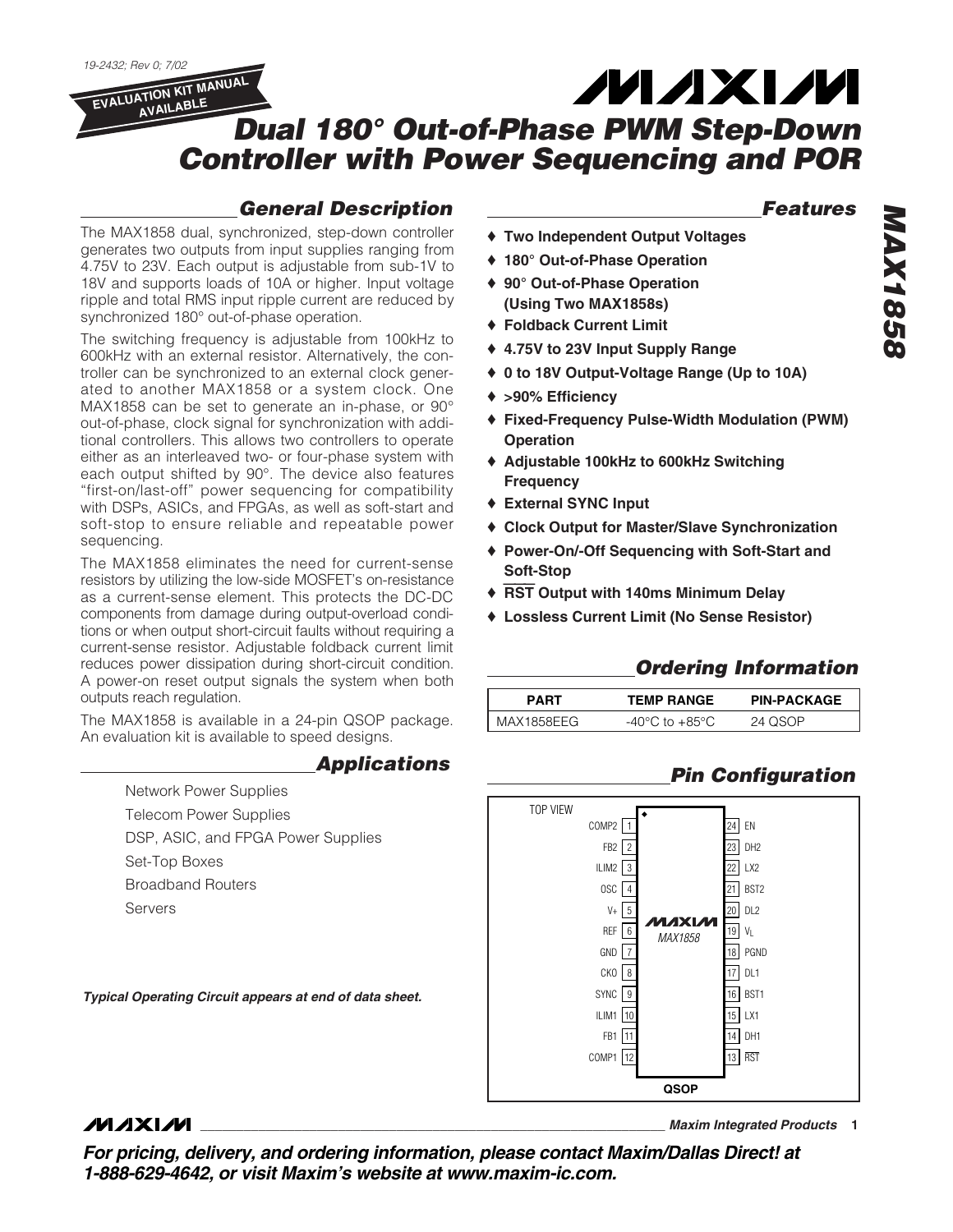## **ABSOLUTE MAXIMUM RATINGS**

|                              | V <sub>1</sub> to GND -0.3V to the lower of $+6V$ and $(V_{+} + 0.3V)$ |
|------------------------------|------------------------------------------------------------------------|
|                              |                                                                        |
|                              |                                                                        |
|                              |                                                                        |
|                              |                                                                        |
|                              |                                                                        |
|                              |                                                                        |
| CKO, REF. OSC. ILIM1. ILIM2. |                                                                        |
|                              |                                                                        |

| FB1, FB2, RST, SYNC, EN to GND-0.3V to +6V            |  |
|-------------------------------------------------------|--|
|                                                       |  |
|                                                       |  |
| Continuous Power Dissipation ( $T_A = +70^{\circ}C$ ) |  |
| 24-Pin QSOP (derate 9.4mW/°C above +70°C)762mW        |  |
| Operating Temperature Range 40°C to +85°C             |  |
|                                                       |  |
| Storage Temperature Range -65°C to +150°C             |  |
| Lead Temperature (soldering, 10s)+300°C               |  |

*Stresses beyond those listed under "Absolute Maximum Ratings" may cause permanent damage to the device. These are stress ratings only, and functional operation of the device at these or any other conditions beyond those indicated in the operational sections of the specifications is not implied. Exposure to absolute maximum rating conditions for extended periods may affect device reliability.*

## **ELECTRICAL CHARACTERISTICS**

(V+ = 12V, EN = ILIM\_ = V<sub>L</sub>, SYNC = GND, I<sub>VL</sub> = 0mA, PGND = GND, C<sub>REF</sub> = 0.22μF, C<sub>VL</sub> = 4.7μF (ceramic), R<sub>OSC</sub> = 60kΩ, compensation components for COMP\_ are from Figure 1, **TA = -40°C to +85°C** (Note 1), unless otherwise noted.)

| <b>PARAMETER</b>                             | <b>CONDITIONS</b>                                                              |                                   |                                          | <b>MIN</b> | <b>TYP</b> | <b>MAX</b> | <b>UNITS</b>    |  |
|----------------------------------------------|--------------------------------------------------------------------------------|-----------------------------------|------------------------------------------|------------|------------|------------|-----------------|--|
| <b>GENERAL</b>                               |                                                                                |                                   |                                          |            |            |            |                 |  |
|                                              | (Note 2)                                                                       |                                   |                                          | 4.75       |            | 23         | $\vee$          |  |
| V+ Operating Range                           | $V_1 = V + (Note 2)$                                                           |                                   |                                          |            |            | 5.5        |                 |  |
| V+ Operating Supply Current                  |                                                                                | VL unloaded, no MOSFETs connected |                                          |            | 3.5        | 6          | mA              |  |
| V+ Standby Supply Current                    | $EN = LX = FB = 0V$                                                            |                                   | $\text{R}$ <sub>OSC</sub> = 60k $\Omega$ |            | 0.3        | 0.6        | mA              |  |
| Thermal Shutdown                             | Rising temperature, typical hysteresis = 10°C                                  |                                   |                                          |            | 160        |            | $\circ$ C       |  |
|                                              |                                                                                | $ILIM = V_L$                      |                                          | 75         | 100        | 125        | mV              |  |
| Current-Limit Threshold                      | PGND - LX                                                                      |                                   | $R_{ILIM}$ = 100k $\Omega$               | 32         | 50         | 62         |                 |  |
|                                              |                                                                                |                                   | $R_{ILIM} = 600k\Omega$                  | 225        | 300        | 375        |                 |  |
| <b>VI REGULATOR</b>                          |                                                                                |                                   |                                          |            |            |            |                 |  |
| Output Voltage                               | $5.5V < V + < 23V$ , 1mA < $I_{LOAD} < 50mA$                                   |                                   |                                          | 4.75       | 5          | 5.25       | $\vee$          |  |
| VL Undervoltage Lockout<br><b>Trip Level</b> |                                                                                |                                   |                                          | 4.4        | 4.55       | 4.7        | $\vee$          |  |
| <b>REFERENCE</b>                             |                                                                                |                                   |                                          |            |            |            |                 |  |
| Output Voltage                               | $I_{REF} = 0 \mu A$                                                            |                                   |                                          | 1.98       | 2.00       | 2.02       | V               |  |
| Reference Load Regulation                    | $0\mu A < I_{REF} < 50\mu A$                                                   |                                   |                                          | $\Omega$   | 4          | 10         | mV              |  |
| <b>SOFT-START</b>                            |                                                                                |                                   |                                          |            |            |            |                 |  |
| Digital Ramp Period                          | Internal 6-bit DAC for one converter to ramp from 0V to<br>full scale (Note 3) |                                   |                                          |            | 1024       |            | DC-DC<br>Clocks |  |
| Soft-Start Steps                             |                                                                                |                                   |                                          |            | 64         |            | Steps           |  |
| <b>FREQUENCY</b>                             |                                                                                |                                   |                                          |            |            |            |                 |  |
| Low End of Range                             | $\text{R}$ <sub>OSC</sub> = 60k $\Omega$                                       | $0^{\circ}$ C to $+85^{\circ}$ C  |                                          | 84         | 100        | 115        | kHz             |  |
|                                              |                                                                                |                                   | -40 $^{\circ}$ C to +85 $^{\circ}$ C     | 80         | 100        | 120        |                 |  |
| High End of Range                            | $ROSC = 10k\Omega$                                                             |                                   |                                          | 540        | 600        | 660        | kHz             |  |
| DH Minimum Off-Time                          | $\text{R}$ <sub>OSC</sub> = 10k $\Omega$                                       |                                   |                                          | 250        | 303        | ns         |                 |  |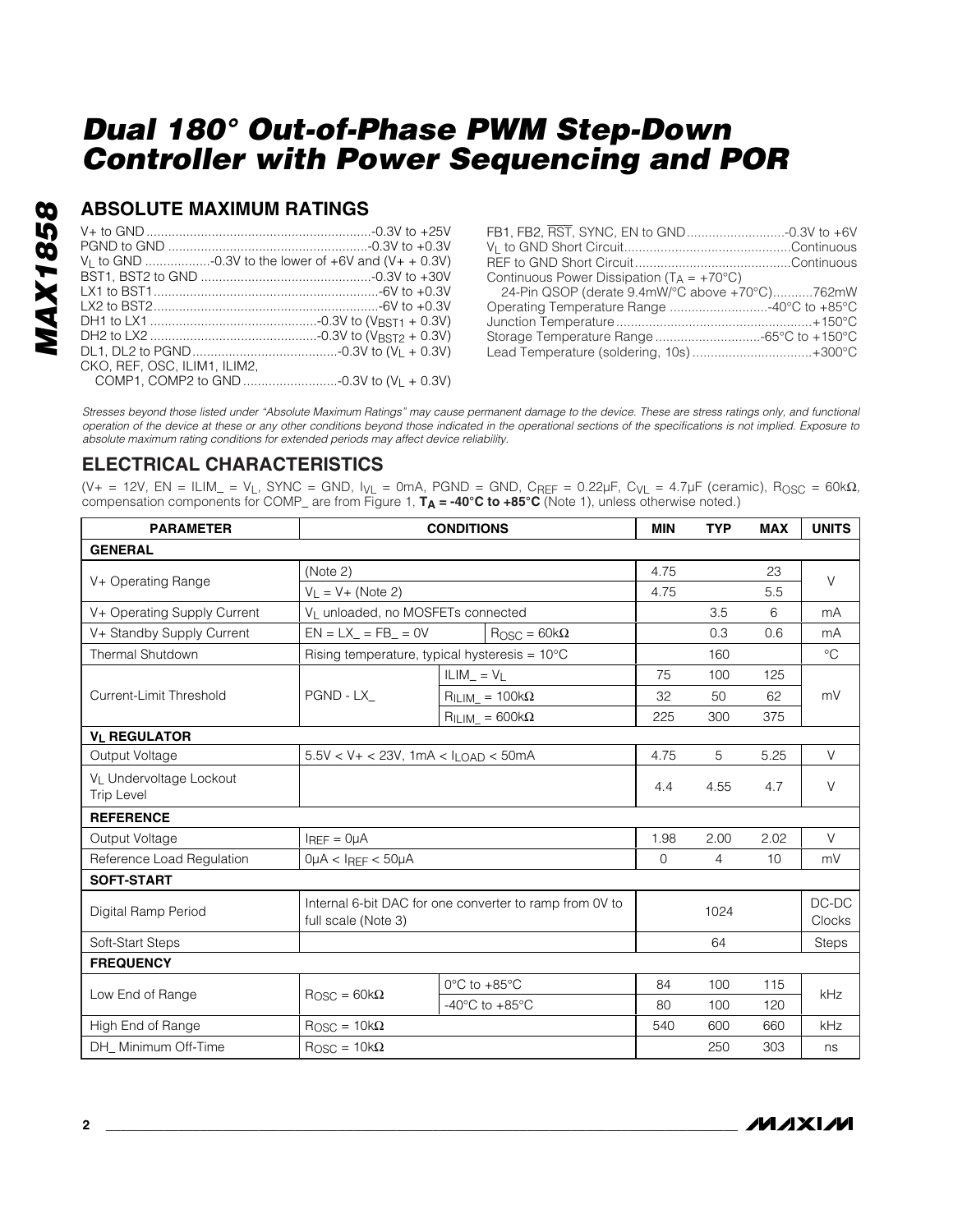## **ELECTRICAL CHARACTERISTICS (continued)**

(V+ = 12V, EN = ILIM\_ = VL, SYNC = GND, IVL = 0mA, PGND = GND, CREF = 0.22µF, CVL = 4.7µF (ceramic), ROSC = 60kΩ, compensation components for COMP\_ are from Figure 1, **TA = -40°C to +85°C** (Note 1), unless otherwise noted.)

| <b>PARAMETER</b>                                         | <b>CONDITIONS</b>                                                                       |                                       | <b>MIN</b> | <b>TYP</b> | <b>MAX</b> | <b>UNITS</b> |  |
|----------------------------------------------------------|-----------------------------------------------------------------------------------------|---------------------------------------|------------|------------|------------|--------------|--|
| SYNC Range                                               | Internal oscillator nominal frequency must be set to half<br>of SYNC frequency          |                                       | 200        |            | 1200       | <b>kHz</b>   |  |
| SYNC Input Pulse Width                                   |                                                                                         | High                                  | 100        |            |            |              |  |
|                                                          | (Note 3)                                                                                | Low                                   | 100        |            |            | ns           |  |
| SYNC Rise/Fall Time                                      | (Note 3)                                                                                |                                       |            |            | 100        | ns           |  |
| <b>ERROR AMPLIFIER</b>                                   |                                                                                         |                                       |            |            |            |              |  |
| FB_ Input Bias Current                                   |                                                                                         |                                       |            |            | 250        | nА           |  |
|                                                          | 0°C to +85°C                                                                            |                                       |            | 1.00       | 1.015      |              |  |
| FB_ Input Voltage Set Point                              | -40 $^{\circ}$ C to +85 $^{\circ}$ C                                                    |                                       |            | 1.00       | 1.02       | V            |  |
|                                                          | $0^{\circ}$ C to +85 $^{\circ}$ C                                                       |                                       |            | 1.8        | 2.70       |              |  |
| FB_ to COMP_ Transconductance                            | -40 $^{\circ}$ C to +85 $^{\circ}$ C                                                    |                                       |            | 1.8        | 2.9        | mS           |  |
| <b>DRIVERS</b>                                           |                                                                                         |                                       |            |            |            |              |  |
| DL_, DH_ Break-Before-Make Time                          | $CLOAD = 5nF$                                                                           |                                       |            | 30         |            | ns           |  |
| DH_On-Resistance                                         | Low                                                                                     |                                       |            | 1.5        | 2.5        |              |  |
|                                                          | High                                                                                    |                                       |            | 3          | 5          | Ω            |  |
| DL_On-Resistance                                         | Low                                                                                     |                                       |            | 0.6        | 1.5        | Ω            |  |
|                                                          | High                                                                                    |                                       |            | 3          | 5          |              |  |
| <b>LOGIC INPUTS (EN, SYNC)</b>                           |                                                                                         |                                       |            |            |            |              |  |
| Input Low Level                                          |                                                                                         | Typical 15% hysteresis, $V_L = 4.75V$ |            |            | 0.8        | $\vee$       |  |
| Input High Level                                         | $V_L = 5.5V$                                                                            |                                       | 2.4        |            |            | V            |  |
| Input High/Low Bias Current                              |                                                                                         | $V_{EN} = 0$ or 5.5V                  |            | 0.1        | $+1$       | μA           |  |
| <b>LOGIC OUTPUTS (CKO)</b>                               |                                                                                         |                                       |            |            |            |              |  |
| Output Low Level                                         | $V_L = 5V$ , sinking 5mA                                                                |                                       |            |            | 0.4        | $\mathsf V$  |  |
| Output High Level                                        |                                                                                         | $V_L = 5V$ , sourcing 5mA             |            |            |            | V            |  |
| COMP_                                                    |                                                                                         |                                       |            |            |            |              |  |
| Pulldown Resistance During<br>Shutdown and Current Limit |                                                                                         |                                       |            | 17         |            | Ω            |  |
| <b>RST OUTPUT</b>                                        |                                                                                         |                                       |            |            |            |              |  |
| Output-Voltage Trip Level                                | Both FBs must be over this to allow the reset timer to<br>start; there is no hysteresis |                                       | 0.87       | 0.9        | 0.93       | V            |  |
| Output Low Level                                         | $V_L = 5V$ , sinking 3.2mA                                                              |                                       |            |            | 0.4        |              |  |
|                                                          | $V_L = 1V$ , sinking 0.4mA                                                              |                                       |            |            | 0.3        | V            |  |
| Output Leakage                                           | $V + = V_L = 5V$ , $V_{\overline{RST}} = 5.5V$ , $V_{FB} = 1V$                          |                                       |            |            | 1          | μA           |  |
| <b>Reset Timeout Period</b>                              | $VFB_$ = 1V                                                                             |                                       | 140        | 315        | 560        | ms           |  |
| FB_ to Reset Delay                                       | FB_ overdrive from 1V to 0.85V                                                          |                                       |            | 4          |            | μs           |  |

**Note 1:** Specifications to -40°C are guaranteed by design and not production tested.

**Note 2:** Operating supply range is guaranteed by V<sub>L</sub> line regulation test. Connect V+ to V<sub>L</sub> for 5V operation.

**Note 3:** Guaranteed by design and not production tested.

**MAXIM** 

*MAX1858* **MAX1858**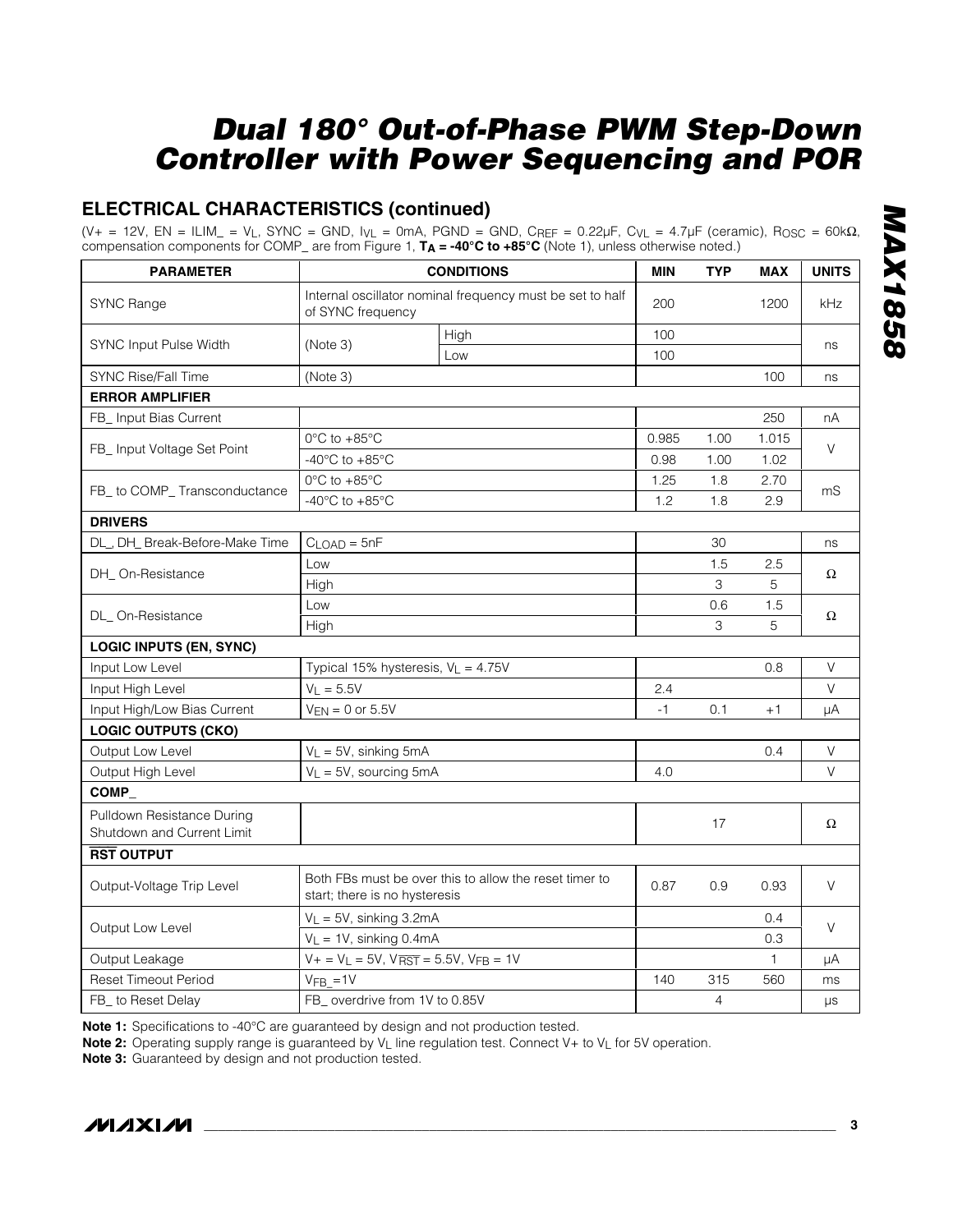(Circuit of Figure 1,  $V_{IN}$  = 12V,  $T_A$  = +25°C, unless otherwise noted.)









## *Typical Operating Characteristics*



**SWITCHING FREQUENCY vs. Rosc** 





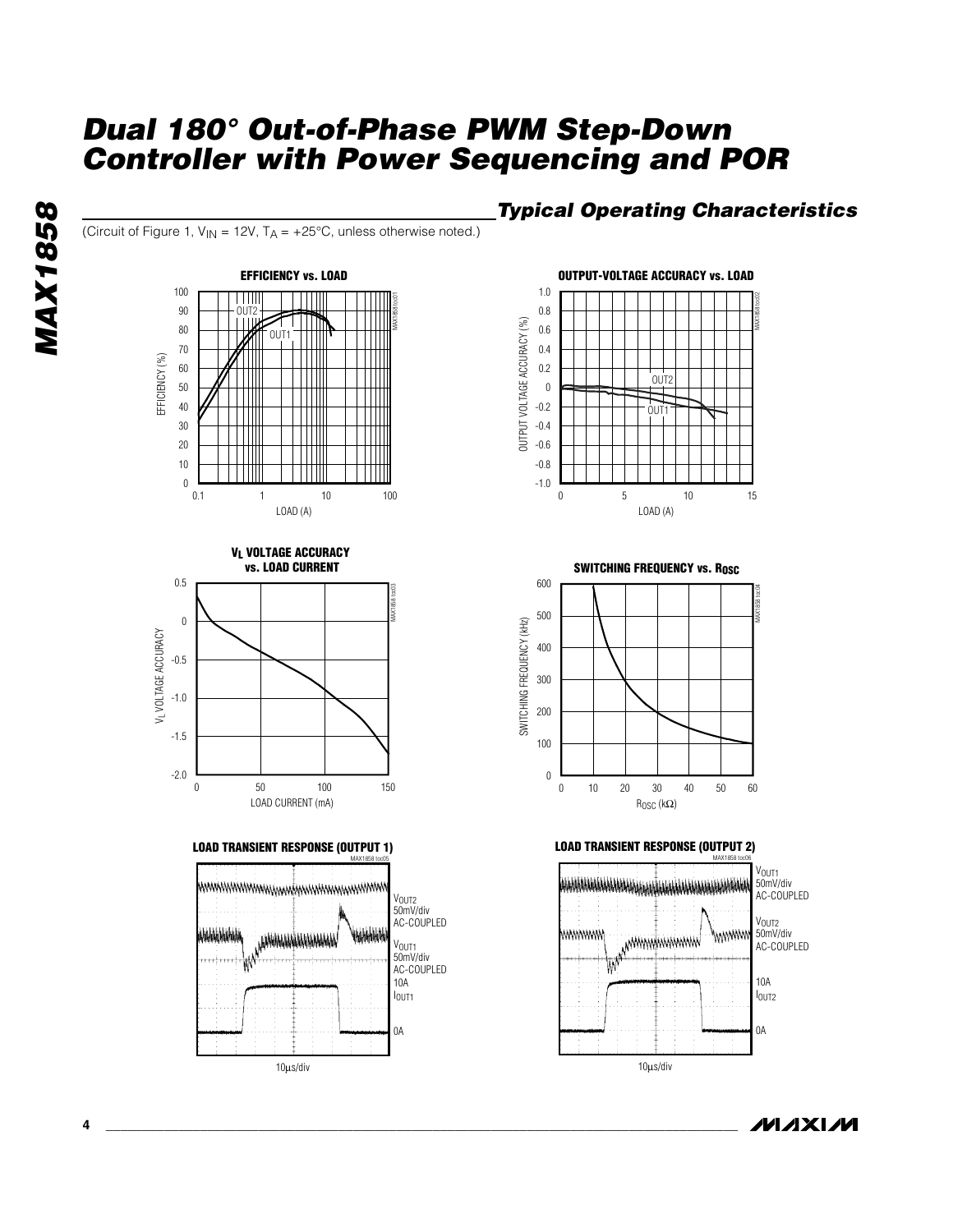## *Typical Operating Characteristics (continued)*

(Circuit of Figure 1,  $V_{IN} = 12V$ ,  $T_A = +25^{\circ}C$ , unless otherwise noted.)







#### **EXTERNALLY SYNCHRONIZED SWITCHING WAVEFORM**





**CKO OUTPUT WAVEFORM**



#### **SHORT-CIRCUIT CURRENT FOLDBACK AND RECOVERY**



**MAXIM**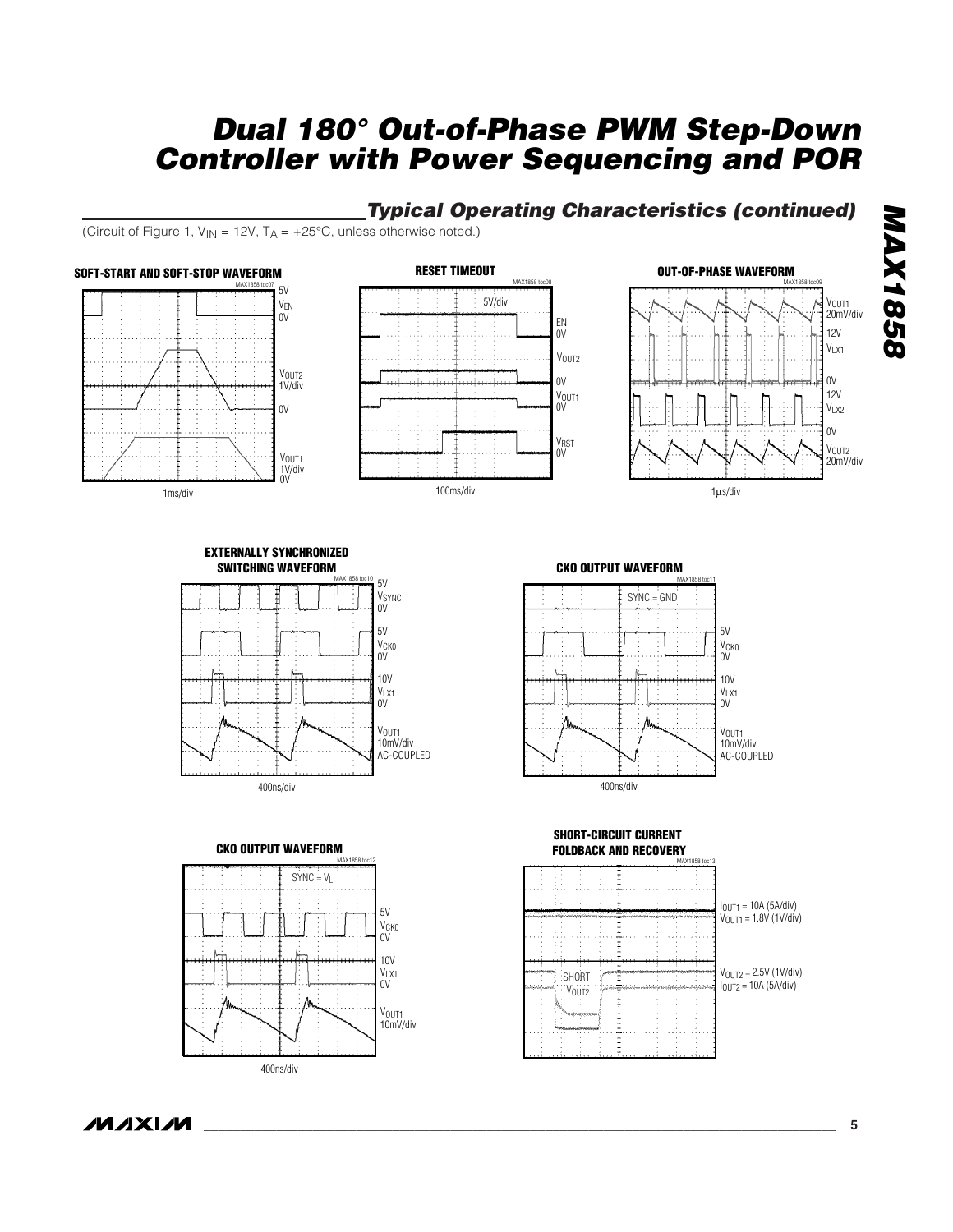*Pin Description*

| <b>PIN</b>     | <b>NAME</b>     | <b>FUNCTION</b>                                                                                                                                                                                                                                                                                                                                                                                                                                                                                                                                           |
|----------------|-----------------|-----------------------------------------------------------------------------------------------------------------------------------------------------------------------------------------------------------------------------------------------------------------------------------------------------------------------------------------------------------------------------------------------------------------------------------------------------------------------------------------------------------------------------------------------------------|
| 1              | COMP2           | Compensation Pin for Regulator 2 (REG2). Compensate REG2's control loop by connecting a series<br>resistor (RCOMP2) and capacitor (CCOMP2A) to GND in parallel with a second compensation capacitor<br>(CCOMP2B) as shown in Figure 1.                                                                                                                                                                                                                                                                                                                    |
| 2              | FB <sub>2</sub> | Feedback Input for Regulator 2 (REG2). Connect FB2 to a resistive-divider between REG2's output<br>and GND to adjust the output voltage between 1V and 18V. To set the output voltage below 1V,<br>connect FB2 to a resistive voltage-divider from REF to REG2's output. See the Setting the Output<br>Voltage section.                                                                                                                                                                                                                                   |
| 3              | ILIM2           | Current-Limit Adjustment for Regulator 2 (REG2). The PGND-LX2 current-limit threshold defaults to<br>100mV if ILIM2 is connected to V <sub>L</sub> . Connect a resistor (R <sub>ILIM2</sub> ) from ILIM2 to GND to adjust the<br>REG2's current-limit threshold (V <sub>ITH2</sub> ) from 50mV (R <sub>ILIM2</sub> = 100k $\Omega$ ) to 300mV (R <sub>ILIM2</sub> = 600k $\Omega$ ). See<br>the Setting the Valley Current Limit section.                                                                                                                 |
| 4              | OSC             | Oscillator Frequency Set Input. The controller generates the clock signal by dividing down the<br>oscillator, so the switching frequency equals half the synchronization frequency ( $f_{SW} = f_{OSC}/2$ ).<br>Connect a resistor from OSC to GND ( $R_{\rm OSC}$ ) to set the switching frequency from 100kHz ( $R_{\rm OSC}$ =<br>$60k\Omega$ ) to 600kHz (R <sub>OSC</sub> = 10k $\Omega$ ). The controller still requires R <sub>OSC</sub> when an external clock is<br>connected to SYNC. When using SYNC, set Rosc for one half of the SYNC input. |
| 5              | $V +$           | Input Supply Voltage. 4.75V to 23V.                                                                                                                                                                                                                                                                                                                                                                                                                                                                                                                       |
| 6              | <b>REF</b>      | 2V Reference Output. Bypass to GND with a 0.22µF or greater ceramic capacitor.                                                                                                                                                                                                                                                                                                                                                                                                                                                                            |
| $\overline{7}$ | <b>GND</b>      | Analog Ground                                                                                                                                                                                                                                                                                                                                                                                                                                                                                                                                             |
| 8              | <b>CKO</b>      | Clock Output. Clock Output for external 2- or 4-phase synchronization (see the Clock Synchronization<br>(SYNC, CKO) section).                                                                                                                                                                                                                                                                                                                                                                                                                             |
| 9              | <b>SYNC</b>     | Synchronization Input or Clock Output Selection Input. SYNC has three operating modes. Connect<br>SYNC to a 200kHz to 1200kHz clock for external synchronization. Connect SYNC to GND for 2-phase<br>operation as a master controller. Connect SYNC to V <sub>L</sub> for 4-phase operation as a master controller<br>(see the Clock Synchronization (SYNC, CKO) section).                                                                                                                                                                                |
| 10             | ILIM1           | Current-Limit Adjustment for Regulator 1 (REG1). The PGND-LX1 current-limit threshold defaults to<br>100mV if ILIM1 is connected to V <sub>L</sub> . Connect a resistor (R <sub>ILIM1</sub> ) from ILIM1 to GND to adjust REG1's<br>current-limit threshold (V <sub>ITH1</sub> ) from 50mV (R <sub>ILIM1</sub> = 100k $\Omega$ ) to 300mV (R <sub>ILIM1</sub> = 600k $\Omega$ ). See the<br>Setting the Valley Current Limit section.                                                                                                                     |
| 11             | FB <sub>1</sub> | Feedback Input for Regulator 1 (REG1). Connect FB1 to a resistive-divider between REG1's output<br>and GND to adjust the output voltage between 1V and 18V. To set the output voltage below 1V,<br>connect FB1 to a resistive voltage-divider from REF and REG1's output. See the Setting the Output<br>Voltage section.                                                                                                                                                                                                                                  |
| 12             | COMP1           | Compensation Pin for Regulator 1 (REG1). Compensate REG1's control loop by connecting a series<br>resistor (RCOMP1) and capacitor (CCOMP1A) to GND in parallel with a second compensation capacitor<br>(CCOMP1B) as shown in Figure 1.                                                                                                                                                                                                                                                                                                                    |
| 13             | <b>RST</b>      | Open-Drain Reset Output. RST is low when either output voltage is more than 10% below its<br>regulation point. After soft-start is completed and both outputs exceed 90% of their nominal output<br>voltage (VFB <sub>-</sub> $> 0.9$ V), RST becomes high impedance after a 140ms delay and remains high<br>impedance as long as both outputs maintain regulation. Connect a resistor between RST and the<br>logic supply for logic-level voltages.                                                                                                      |

**MAXIM**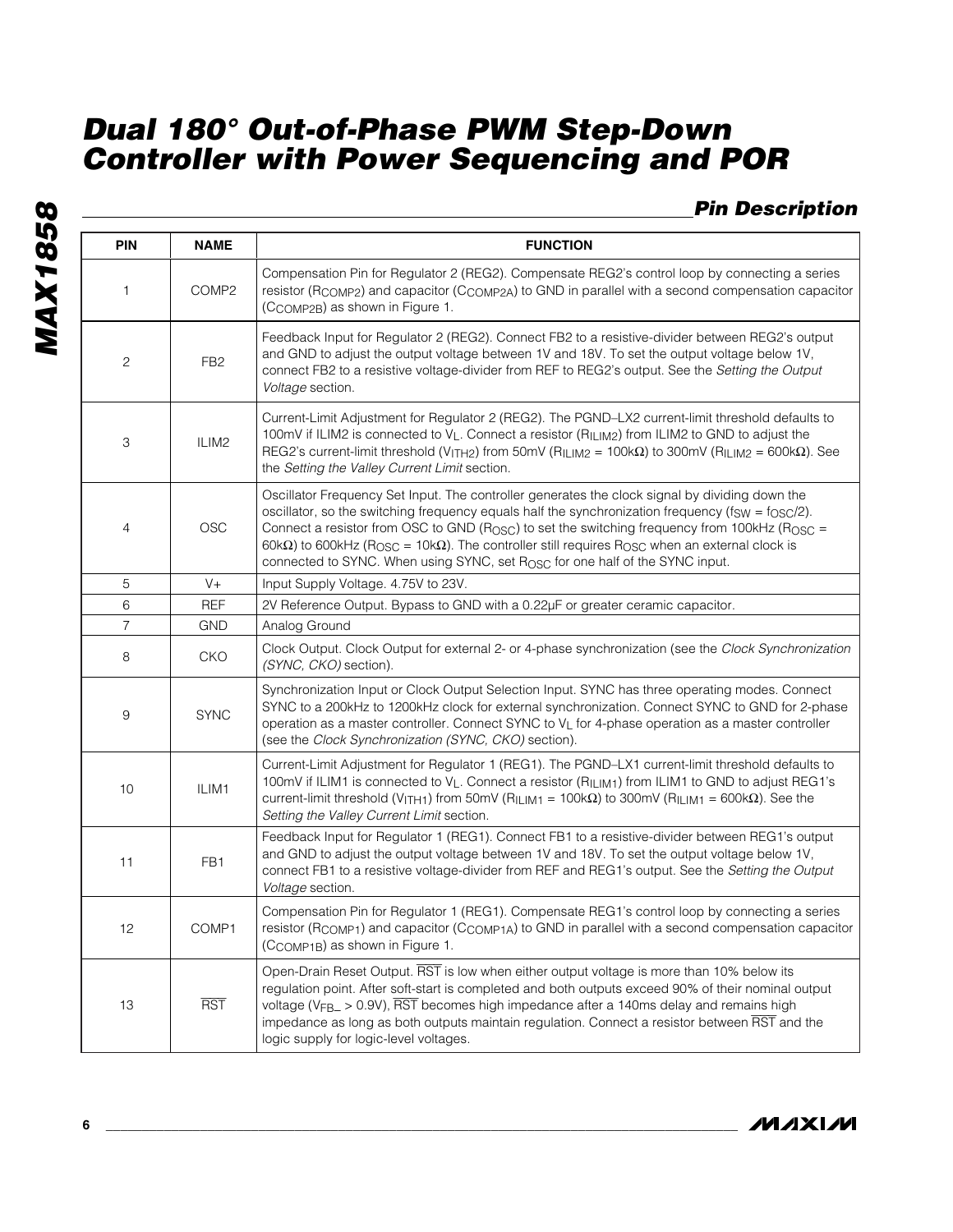## *Pin Description (continued)*

*MAX1858*

**MAX1858** 

| <b>PIN</b> | <b>NAME</b>      | <b>FUNCTION</b>                                                                                                                                                                  |
|------------|------------------|----------------------------------------------------------------------------------------------------------------------------------------------------------------------------------|
| 14         | DH <sub>1</sub>  | High-Side Gate Driver Output for Regulator 1 (REG1). DH1 swings from LX1 to BST1.                                                                                                |
| 15         | LX1              | External Inductor Connection for Regulator 1 (REG1). Connect LX1 to the switched side of the<br>inductor. LX1 serves as the lower supply rail for the DH1 high-side gate driver. |
| 16         | BST <sub>1</sub> | Boost Flying-Capacitor Connection for Regulator 1 (REG1). Connect BST1 to an external ceramic<br>capacitor and diode according to Figure 1.                                      |
| 17         | DL <sub>1</sub>  | Low-Side Gate-Driver Output for Regulator 1 (REG1). DL1 swings from PGND to $V_L$ .                                                                                              |
| 18         | <b>PGND</b>      | Power Ground                                                                                                                                                                     |
| 19         | $V_L$            | Internal 5V Linear-Regulator Output. Supplies the regulators and powers the low-side gate drivers<br>and external boost circuitry for the high-side gate drivers.                |
| 20         | DI2              | Low-Side Gate-Driver Output for Regulator 2 (REG2). DL2 swings from PGND to V <sub>L</sub> .                                                                                     |
| 21         | BST <sub>2</sub> | Boost Flying-Capacitor Connection for Regulator 2 (REG2). Connect BST2 to an external ceramic<br>capacitor and diode according to Figure 1.                                      |
| 22         | LX2              | External Inductor Connection for Regulator 2 (REG2). Connect LX2 to the switched side of the<br>inductor. LX2 serves as the lower supply rail for the DH2 high-side gate driver. |
| 23         | DH <sub>2</sub>  | High-Side Gate-Driver Output for Regulator 2 (REG2). DH2 swings from LX2 to BST2.                                                                                                |
| 24         | EN               | Active-High Enable Input. A logic low shuts down both controllers. Connect to VL for always-on<br>operation.                                                                     |

## *Detailed Description*

## *DC-DC PWM Controller*

The MAX1858 step-down converters use a PWM voltage-mode control scheme (Figure 2) for each out-ofphase controller. The controller generates the clock signal by dividing down the internal oscillator or SYNC input when driven by an external clock, so each controller's switching frequency equals half the oscillator frequency ( $f_{SW} = f_{OSC}/2$ ). An internal transconductance error amplifier produces an integrated error voltage at the COMP pin, providing high DC accuracy. The voltage at COMP sets the duty cycle using a PWM comparator and a ramp generator. At each rising edge of the clock, REG1's high-side N-channel MOSFET turns on and remains on until either the appropriate duty cycle or until the maximum duty cycle is reached. REG2 operates out-of-phase, so the second high-side MOSFET turns on at each falling edge of the clock. During each high-side MOSFET's on-time, the associated inductor current ramps up.

During the second-half of the switching cycle, the highside MOSFET turns off and the low-side N-channel MOSFET turns on. Now the inductor releases the stored energy as its current ramps down, providing current to the output. Under overload conditions, when the inductor current exceeds the selected valley current-limit (see the *Current-Limit Circuit (ILIM\_)* section), the highside MOSFET does not turn on at the appropriate clock edge and the low-side MOSFET remains on to let the inductor current ramp down.

## *Synchronized Out-of-Phase Operation*

The two independent regulators in the MAX1858 operate 180° out-of-phase to reduce input filtering requirements, reduce electromagnetic interference (EMI), and improve efficiency. This effectively lowers component cost and saves board space, making the MAX1858 ideal for cost-sensitive applications.

Dual-switching regulators typically operate both controllers in-phase, and turn on both high-side MOSFETs at the same time. The input capacitor must then support the instantaneous current requirements of both controllers simultaneously, resulting in increased ripple voltage and current when compared to a single switching regulator. The higher RMS ripple current lowers efficiency due to power loss associated with the input capacitor's effective series resistance (ESR). This typically requires more low-ESR input capacitors in parallel to minimize input voltage ripple and ESR-related losses, or to meet the necessary ripple-current rating.





**\_\_\_\_\_\_\_\_\_\_\_\_\_\_\_\_\_\_\_\_\_\_\_\_\_\_\_\_\_\_\_\_\_\_\_\_\_\_\_\_\_\_\_\_\_\_\_\_\_\_\_\_\_\_\_\_\_\_\_\_\_\_\_\_\_\_\_\_\_\_\_\_\_\_\_\_\_\_\_\_\_\_\_\_\_\_\_ 7**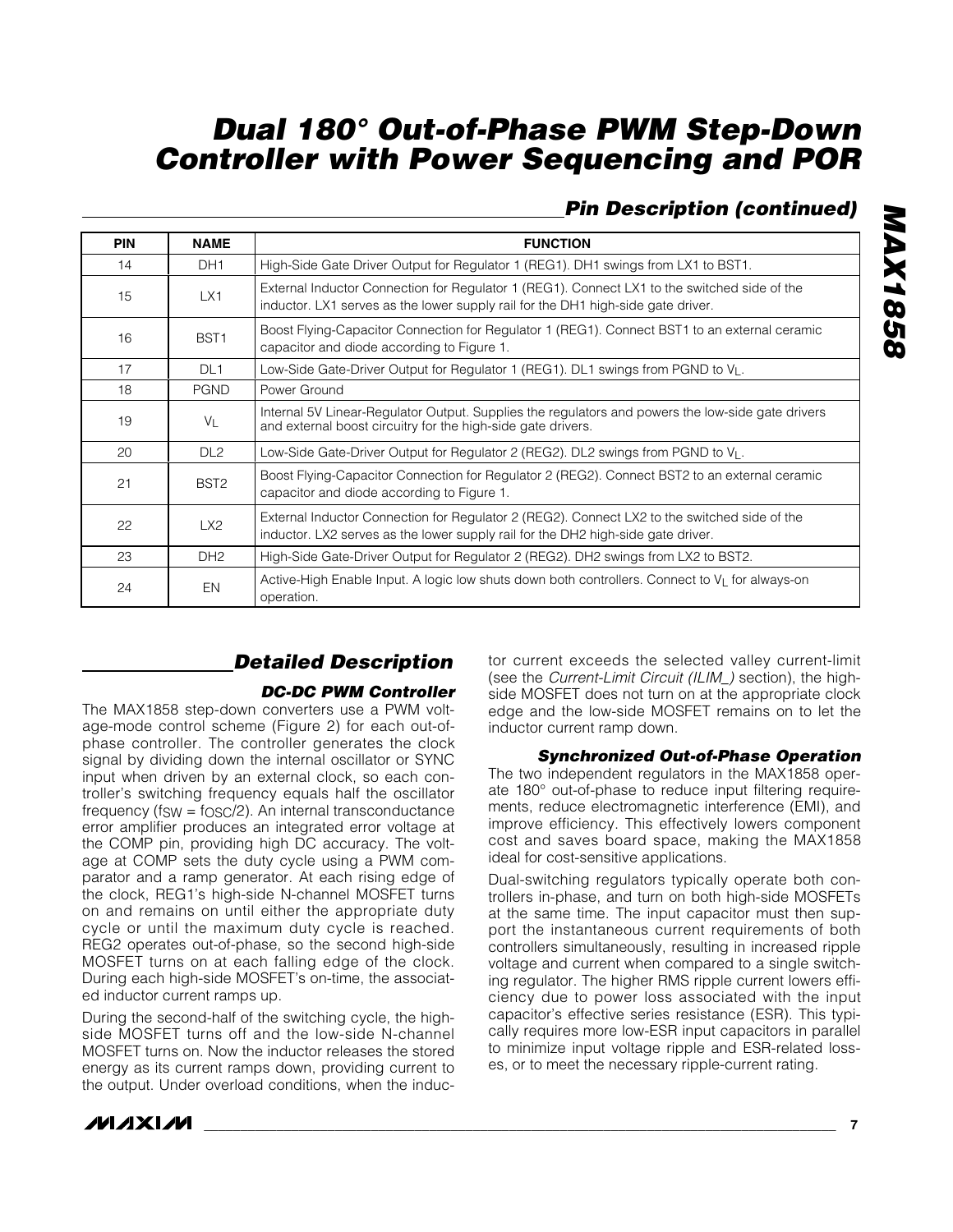

*Figure 1. Standard Application Circuit*

With dual synchronized out-of-phase operation, the MAX1858's high-side MOSFETs turn on 180° out-ofphase. The instantaneous input current peaks of both regulators no longer overlap, resulting in reduced RMS ripple current and input voltage ripple. This reduces the required input capacitor ripple-current rating, allowing fewer or less expensive capacitors, and reduces shielding requirements for EMI. The Out-of-Phase Waveforms in the *Typical Operating Characteristics* demonstrate synchronized 180° out-of-phase operation.

#### *Internal 5V Linear Regulator (VL)*

All MAX1858 functions are internally powered from an on-chip, low-dropout 5V regulator. The maximum regulator input voltage  $(V+)$  is 23V. Bypass the regulator's output  $(V_1)$  with a 4.7 $\mu$ F ceramic capacitor to PGND. The  $V_L$  dropout voltage is typically 500mV, so when V+ is greater than 5.5V, VL is typically 5V. The MAX1858 also employs an undervoltage lockout circuit that disables both regulators when  $V_L$  falls below 4.5V.  $V_L$ should also be bypassed to GND with 0.1µF.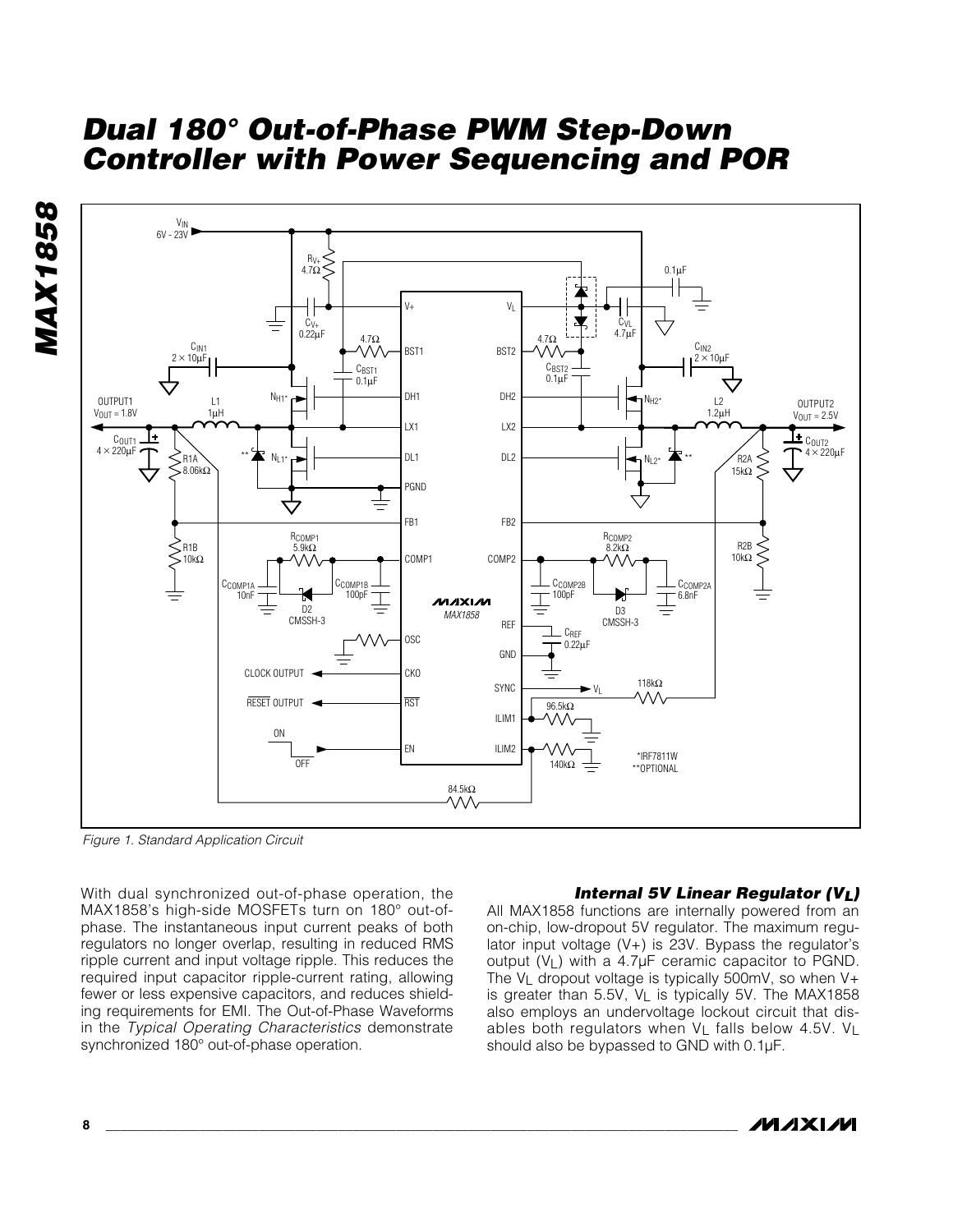

*Figure 2. Functional Diagram*

The internal VL linear regulator can source over 50mA to supply the IC, power the low-side gate driver, charge the external boost capacitor, and supply small external loads. When driving large FETs, little or no regulator current may be available for external loads. For example,

when switched at 600kHz, a single large FET with 18nC total gate charge requires  $18nC \times 600kHz = 11mA$ . To drive larger MOSFETs, or deliver larger loads, connect V<sub>L</sub> to an external power supply from 4.75V to 5.5V.



**\_\_\_\_\_\_\_\_\_\_\_\_\_\_\_\_\_\_\_\_\_\_\_\_\_\_\_\_\_\_\_\_\_\_\_\_\_\_\_\_\_\_\_\_\_\_\_\_\_\_\_\_\_\_\_\_\_\_\_\_\_\_\_\_\_\_\_\_\_\_\_\_\_\_\_\_\_\_\_\_\_\_\_\_\_\_\_ 9**

*MAX1858*

**MAX1858**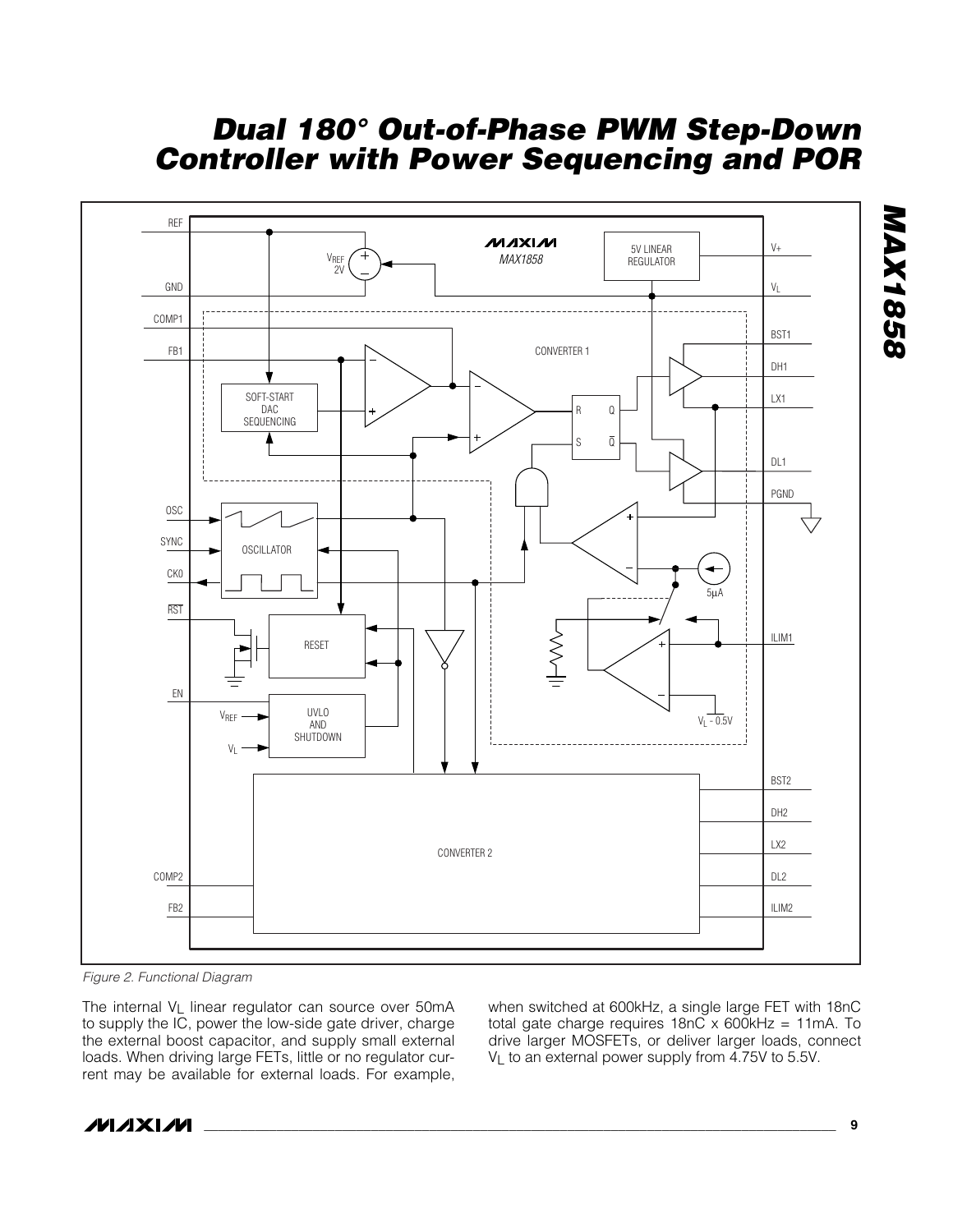# **MAX1858** *MAX1858*

#### *High-Side Gate-Drive Supply (BST\_)*

Gate-drive voltages for the high-side N-channel switches are generated by the flying-capacitor boost circuits (Figure 3). A boost capacitor (connected from BST\_ to LX\_) provides power to the high-side MOSFET driver.

On startup, the synchronous rectifier (low-side MOSFET) forces LX\_ to ground and charges the boost capacitor to 5V. On the second half-cycle, after the lowside MOSFET turns off, the high-side MOSFET is turned on by closing an internal switch between BST\_ and DH\_. This provides the necessary gate-to-source voltage to turn on the high-side switch, an action that boosts the 5V gate-drive signal above VIN. The current required to drive the high-side MOSFET gates (fswitch  $\times$  Q<sub>G</sub>) is ultimately drawn from V<sub>L</sub>.

#### *MOSFET Gate Drivers (DH\_, DL\_)*

The DH and DL drivers are optimized for driving moderate-size N-channel high-side, and larger low-side power MOSFETs. This is consistent with the low duty factor seen with large V<sub>IN</sub> - V<sub>OUT</sub> differential. The DL\_ low-side drive waveform is always the complement of the DH\_ high-side drive waveform (with controlled dead time to prevent cross-conduction or "shoot-through"). An adaptive deadtime circuit monitors the DL\_ output and prevents the high-side FET from turning on until DL\_ is fully off. There must be a low-resistance, low-inductance path from the DL\_ driver to the MOSFET gate in order for the adaptive dead-time circuit to work properly. Otherwise, the sense circuitry in the MAX1858 interprets the MOSFET gate as "off" while there is actually charge still left on the gate. Use very short, wide traces (50mils to 100mils wide if the MOSFET is 1in from the device). The dead time at the DH-off edge is determined by a fixed 30ns internal delay.

Synchronous rectification reduces conduction losses in the rectifier by replacing the normal low-side Schottky catch diode with a low-resistance MOSFET switch. Additionally, the MAX1858 uses the synchronous rectifier to ensure proper startup of the boost gate-driver circuit and to provide the current-limit signal.

The internal pulldown transistor that drives DL\_ low is robust, with a  $0.5\Omega$  (typ) on-resistance. This low onresistance helps prevent DL\_ from being pulled up during the fast rise-time of the LX\_ node, due to capacitive coupling from the drain to the gate of the low-side synchronous-rectifier MOSFET. However, for high-current applications, some combinations of high- and low-side FETs can cause excessive gate-drain coupling, leading to poor efficiency, EMI, and shoot-through currents. This can be remedied by adding a resistor (typically less than 5Ω) in series with BST\_, which increases the turn-on time of the high-side FET without degrading the turn-off time (Figure 3).

## *Current-Limit Circuit (ILIM\_)*

The current-limit circuit employs a "valley" currentsensing algorithm that uses the on-resistance of the low-side MOSFET as a current-sensing element. If the current-sense signal is above the current-limit threshold, the MAX1858 does not initiate a new cycle (Figure 4). Since valley current sensing is employed, the actual peak current is greater than the current-limit threshold by an amount equal to the inductor ripple current. Therefore, the exact current-limit characteristic and maximum load capability are a function of the low-side MOSFET's on-resistance, current-limit threshold, inductor value, and input voltage. The reward for this uncertainty is robust, lossless overcurrent sensing that does not require costly sense resistors.

The adjustable current limit accommodates MOSFETs with a wide range of on-resistance characteristics (see the *Design Procedure* section). The current-limit threshold is adjusted with an external resistor at ILIM\_ (Figure 1). The adjustment range is from 50mV to 300mV, corresponding to resistor values of 100kΩ to 600kΩ. In adjustable mode, the current-limit threshold across the low-side MOSFET is precisely 1/10th the voltage seen at ILIM\_. However, the current-limit threshold defaults to 100mV when ILIM is tied to VL. The logic threshold for switchover to this 100mV default value is approximately VL - 0.5V. Adjustable foldback current limit reduces power dissipation during short-circuit conditions (see the *Design Procedure* section).

Carefully observe the PC board layout guidelines to ensure that noise and DC errors do not corrupt the current-sense signals seen by LX\_ and PGND. The IC must be mounted close to the low-side MOSFET with short, direct traces making a Kelvin sense connection so that trace resistance does not add to the intended sense resistance of the low-side MOSFET.

## *Undervoltage Lockout and Startup*

If  $V_L$  drops below 4.5V, the MAX1858 assumes that the supply and reference voltages are too low to make valid decisions and activates the undervoltage lockout (UVLO) circuitry which forces DL and DH low to inhibit switching. RST is also forced low during UVLO. After VL rises above 4.5V, the controller powers up the outputs.

#### *Enable (EN), Soft-Start, and Soft-Stop*

Pull EN high to enable or low to shutdown both regulators. During shutdown the supply current drops to 1mA (max), LX enters a high-impedance state (DH\_ connected to LX\_, and DL\_ connected to PGND), and COMP\_ is discharged to GND through a 17Ω resistor. VL and REF remain active in shutdown. For "always-on" operation, connect EN to VL.

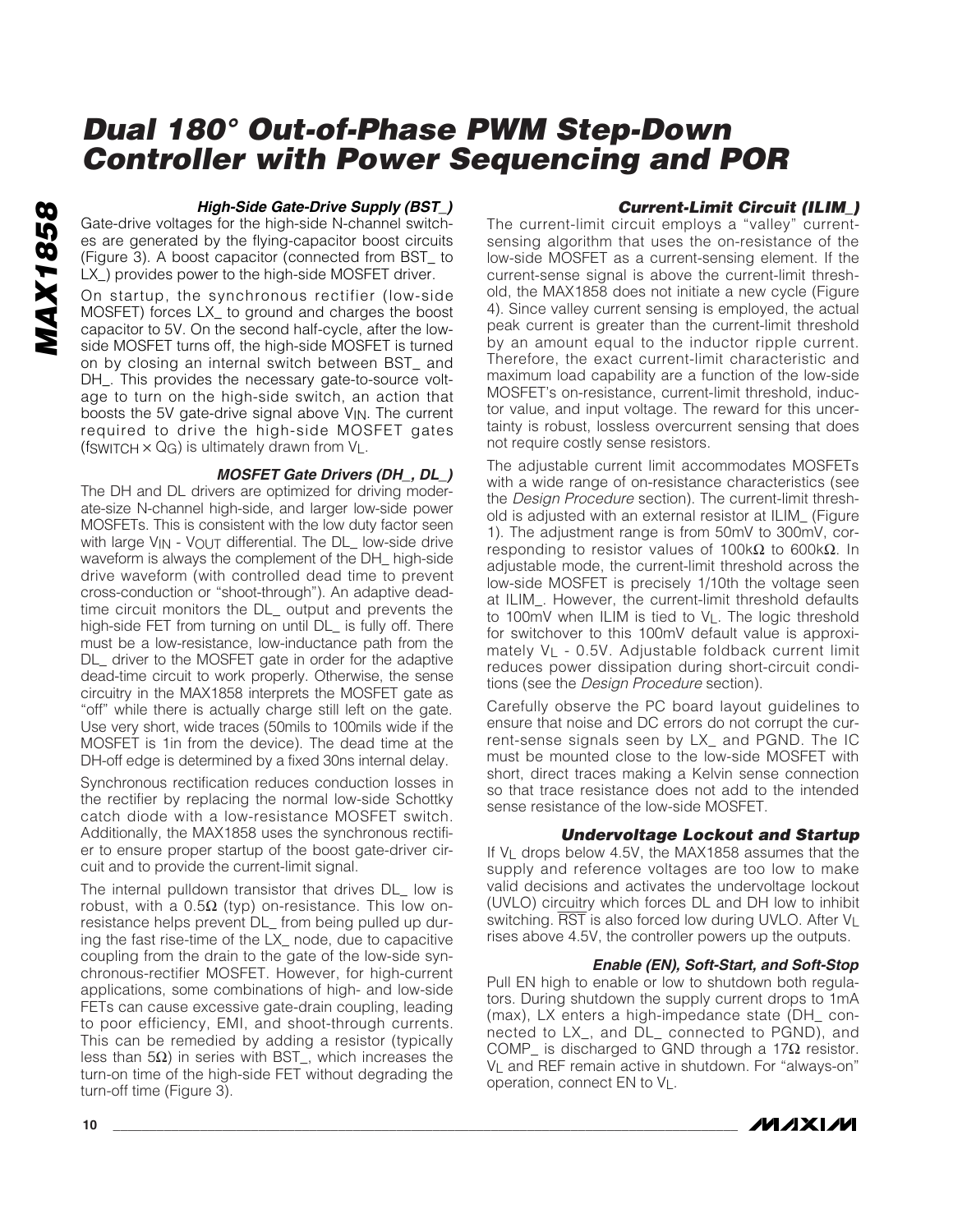

*Figure 3. Reducing the Switching-Node Rise Time*

On the rising edge of EN both controllers enter softstart. Soft-start gradually ramps up to the reference voltage seen by the error amplifier in order to control the outputs' rate of rise and reduce input surge currents during startup. The soft-start period is 1024 clock cycles (1024/f<sub>SW</sub>), and the internal soft-start DAC ramps up the voltage in 64 steps. The output reaches regulation when soft-start is completed. On the falling edge of EN both controllers simultaneously enter softstop, which reverses the soft-start ramp. The part enters shutdown after soft-stop is complete.

#### *Output-Voltage Sequencing*

After the startup circuitry enables the controller, the MAX1858 begins the startup sequence. Regulator 1 (OUT1) powers up with soft-start enabled. Once the first converter's soft-start sequence ends, Regulator 2 (OUT2) powers up with soft-start enabled. Finally, when both converters complete soft-start and both output voltages exceed 90% of their nominal values, the reset output (RST) goes high (see the *Reset Output* section). Soft-stop is initiated by pulling EN low. Soft-stop occurs in reverse order of soft-start, allowing last-on/first-off operation.

*Reset Output* RST is an open-drain output. RST pulls low when either output falls below 90% of its nominal regulation voltage. Once both outputs exceed 90% of their nominal regulation voltages and both soft-start cycles are completed, RST goes high impedance. To obtain a logic-voltage output, connect a pullup resistor from RST to the logic sup-

ply voltage. A 100k $\Omega$  resistor works well for most applications. If unused, leave RST grounded or unconnected.

## *Clock Synchronization (SYNC, CKO)*

SYNC serves two functions: SYNC selects the clock output (CKO) type used to synchronize slave controllers, or it serves as a clock input so the MAX1858 can be synchronized with an external clock signal. This allows the MAX1858 to function as either a master or slave. CKO provides a clock signal synchronized to the MAX1858's switching frequency, allowing either in-phase (SYNC = GND) or 90 $^{\circ}$  out-of-phase (SYNC =  $V_L$ ) synchronization of additional DC-DC controllers (Figure 5). The MAX1858 supports the following three operating modes:

- **SYNC = GND:** The CKO output frequency equals REG1's switching frequency ( $fCKO = fDH1$ ) and the CKO signal is in phase with REG1's switching frequency. This provides 2-phase operation when synchronized with a second slave controller.
- **SYNC = VL:** The CKO output frequency equals two times REG1's switching frequency ( $fCKO = 2fDH1$ ) and the CKO signal is phase shifted by 90° with respect to REG1's switching frequency. This provides 4-phase operation when synchronized with a second MAX1858 (slave controller).
- **SYNC Driven by External Oscillator:** The controller generates the clock signal by dividing down the SYNC input signal, so the switching frequency equals half the synchronization frequency ( $f_{SW} = f_{SYNC}/2$ ). REG1's conversion cycles initiate on the rising edge of the internal clock signal. The CKO output frequency and phase match REG1's switching frequency  $(fCKO = fDH1)$  and the CKO signal is in phase. Note that the MAX1858 still requires ROSC when SYNC is externally clocked and the internal oscillator frequency should be set to 50% of the synchronization frequency (fosc  $= 0.5$ fs $\gamma$ NC).

#### *Thermal Overload Protection*

Thermal overload protection limits total power dissipation in the MAX1858. When the device's die-junction temperature exceeds  $T_J = +160^{\circ}C$ , an on-chip thermal sensor shuts down the device, forcing DL\_ and DH\_ low, allowing the IC to cool. The thermal sensor turns the part on again after the junction temperature cools by 10°C. During thermal shutdown, the regulators shut down, RST goes low, and soft-start is reset. If the V<sub>L</sub> linear-regulator output is short-circuited, thermal-overload protection is triggered.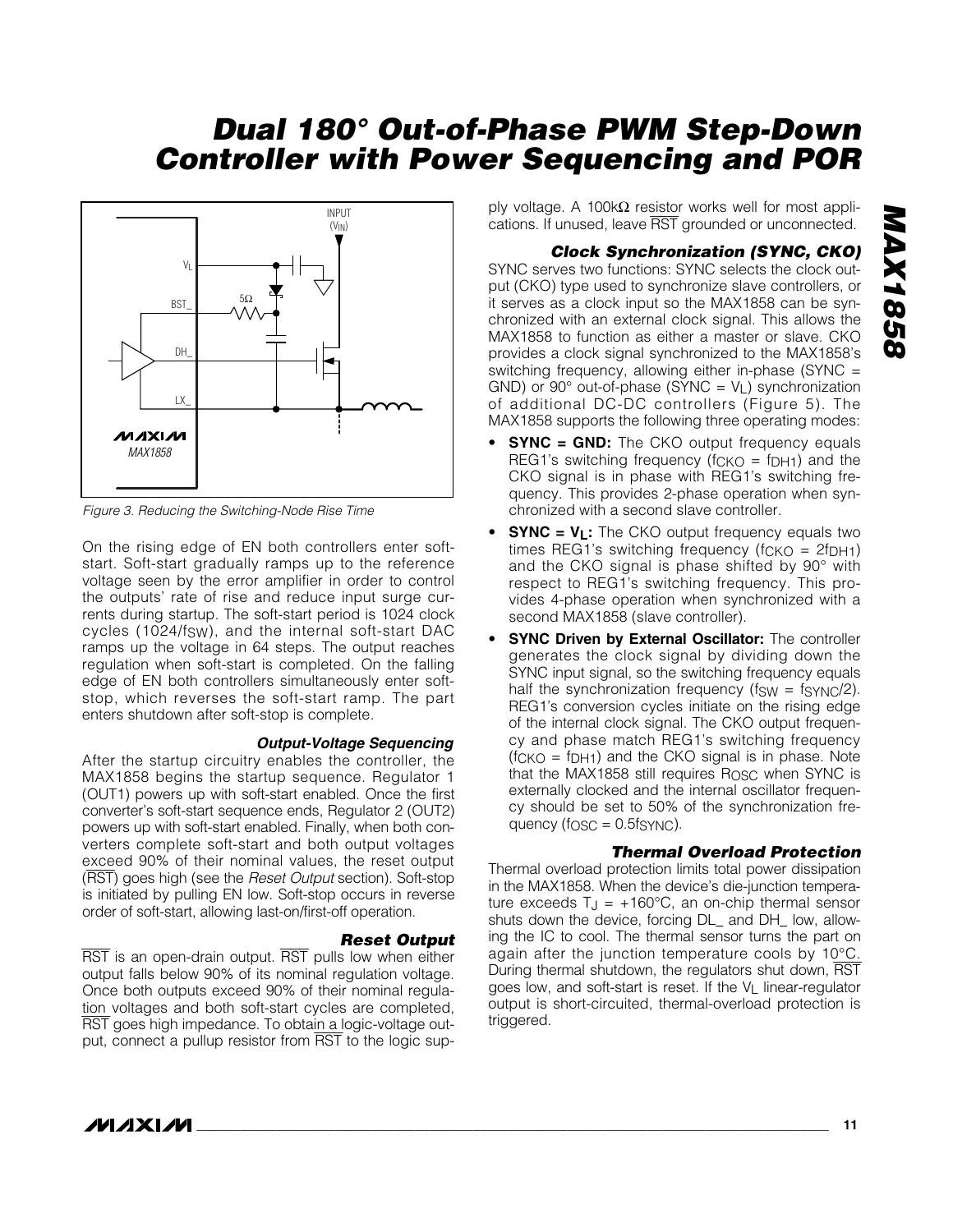

*Figure 4. "Valley" Current-Limit Threshold Point*

*MAX1858*

**MAX1858** 

## *Design Procedure*

#### *Effective Input Voltage Range*

Although, the MAX1858 controller can operate from input supplies ranging from 4.75V to 23V, the input voltage range can be effectively limited by the MAX1858's duty-cycle limitations. The maximum input voltage is limited by the minimum on-time  $(t_{ON(MIN)})$ :

 $V_{\mathsf{IN}(\mathsf{MAX})} \leq \frac{V_{\mathsf{OUT}}}{t_{\mathsf{ON}(\mathsf{MIN})}f_{\mathsf{SW}}}$ 

where t<sub>ON(MIN)</sub> is 100ns. The minimum input voltage is limited by the switching frequency and minimum offtime, which determine the maximum duty cycle  $(D_{MAX} = 1 - f_{SWUOFF(MIN)})$ :

$$
V_{IN(MIN)} = \left[ \frac{V_{OUT} + V_{DROP1}}{1 - f_{SW}t_{OFF(MIN)}} \right] + V_{DROP2} - V_{DROP1}
$$

where V<sub>DROP1</sub> is the sum of the parasitic voltage drops in the inductor discharge path, including synchronous rectifier, inductor, and PC board resistances. V<sub>DROP2</sub> is the sum of the resistances in the charging path, including high-side switch, inductor, and PC board resistances.

#### *Setting the Output Voltage*

For 1V or greater output voltages, set the MAX1858 output voltage by connecting a voltage-divider from the output to FB\_ to GND (Figure 6). Select R\_B (FB\_ to GND resistor) to between 1kΩ and 10kΩ. Calculate R\_A (OUT\_ to FB\_ resistor) with the following equation:

$$
R_A = R_B \left[ \left( \frac{V_{OUT}}{V_{SET}} \right) - 1 \right]
$$

where VSET = 1.00V (see the *Electrical Characteristics*) and VOUT can range from VSET to 18V.



*Figure 5. Synchronized Controllers*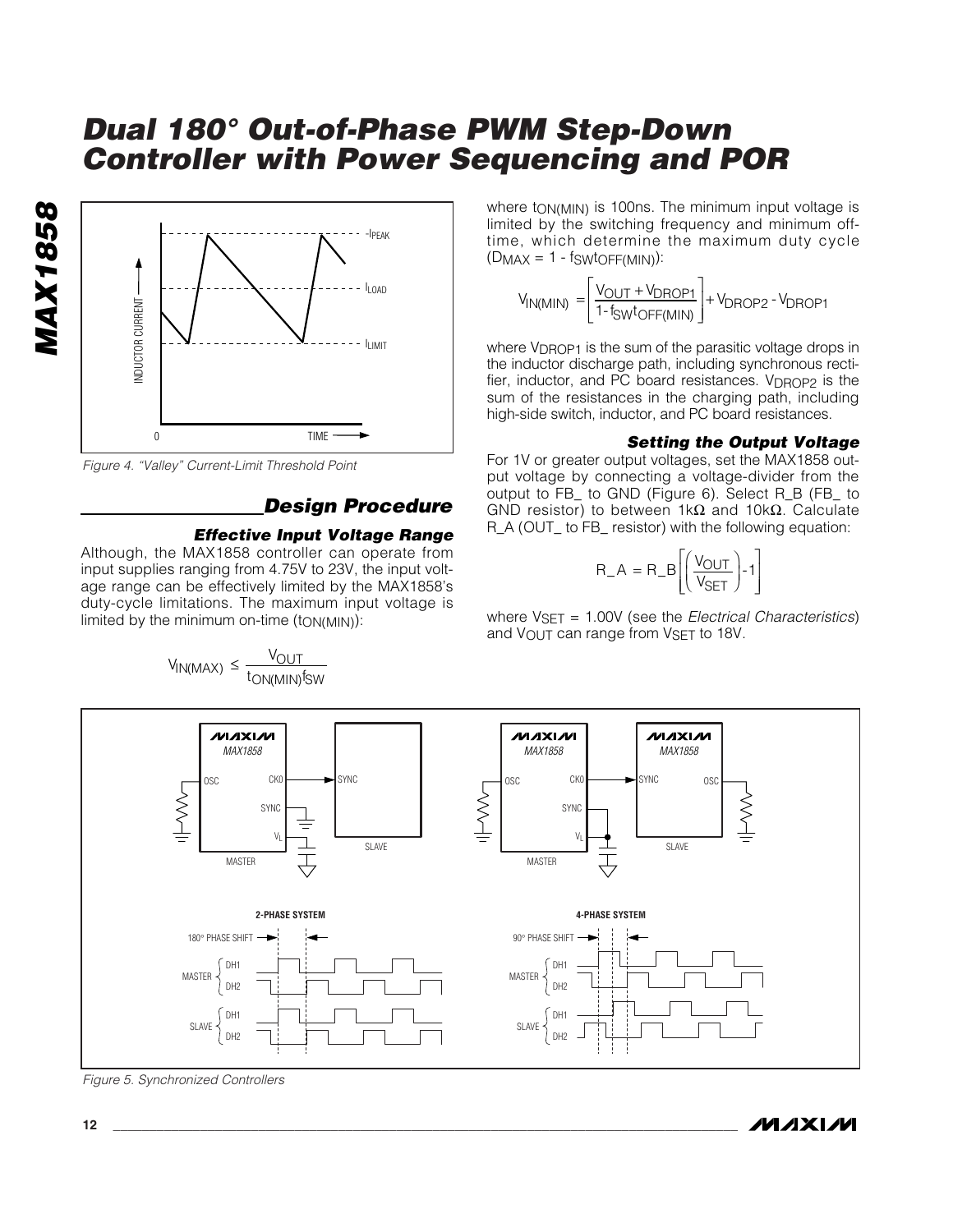For output voltages below 1V, set the MAX1858 output voltage by connecting a voltage-divider from the output to FB\_ to REF (Figure 6). Select R\_C (FB to REF resistor) in the 1kΩ to 10kΩ range. Calculate R\_A with the following equation:

$$
R_A = -R_C \left( \frac{V_{SET} - V_{OUT}}{V_{REF} - V_{SET}} \right)
$$

where VSET = 1V, VREF = 2V (see the *Electrical Characteristics*), and V<sub>OUT</sub> can range from 0 to VSET.

#### *Setting the Switching Frequency*

The controller generates the clock signal by dividing down the internal oscillator or SYNC input signal when driven by an external oscillator, so the switching frequency equals half the oscillator frequency ( $f_{SW} = f_{OSC}/2$ ). The internal oscillator frequency is set by a resistor (ROSC) connected from OSC to GND. The relationship between fsw and R<sub>OSC</sub> is:

$$
R_{\text{OSC}} = \frac{6 \times 10^9 \frac{\Omega - Hz}{S}}{f_{\text{SW}}}
$$

where fsw is in Hz, fosc is in Hz, and Rosc is in  $Ω$ . For example, a 600kHz switching frequency is set with R<sub>OSC</sub> = 10kΩ. Higher frequencies allow designs with lower inductor values and less output capacitance. Consequently, peak currents and I2R losses are lower at higher switching frequencies, but core losses, gatecharge currents, and switching losses increase.

A rising clock edge on SYNC is interpreted as a synchronization input. If the SYNC signal is lost, the internal oscillator takes control of the switching rate, returning the switching frequency to that set by ROSC. This maintains output regulation even with intermittent SYNC signals. When an external synchronization signal is used, ROSC should set the switching frequency to one half SYNC rate (fSYNC).

#### *Inductor Selection*

Three key inductor parameters must be specified for operation with the MAX1858: inductance value (L), peak-inductor current (IPEAK), and DC resistance (RDC). The following equation assumes a constant ratio of inductor peak-to-peak AC current to DC average current (LIR). For LIR values too high, the RMS currents are high, and therefore I2R losses are high. Large inductances must be used to achieve very low LIR values. Typically inductance is proportional to resistance (for a given package type) which again makes I2R losses high for very low LIR values. A good compromise

**MAXIM** 

between size and loss is a 30% peak-to-peak ripple current to average-current ratio ( $LIR = 0.3$ ). The switching frequency, input voltage, output voltage, and selected LIR determine the inductor value as follows:

$$
L = \frac{V_{OUT}(V_{IN} - V_{OUT})}{V_{IN}f_{SW}I_{OUT}LIR}
$$

where  $V_{IN}$ ,  $V_{OUT}$ , and  $I_{OUT}$  are typical values (so that efficiency is optimum for typical conditions). The switching frequency is set by ROSC (see the *Setting the Switching Frequency* section). The exact inductor value is not critical and can be adjusted in order to make trade-offs among size, cost, and efficiency. Lower inductor values minimize size and cost, but also improve transient response and reduce efficiency due to higher peak currents. On the other hand, higher inductance increases efficiency by reducing the RMS current. However, resistive losses due to extra wire turns can exceed the benefit gained from lower AC current levels, especially when the inductance is increased without also allowing larger inductor dimensions.

Find a low-loss inductor having the lowest possible DC resistance that fits in the allotted dimensions. The inductor's saturation rating must exceed the peakinductor current at the maximum defined load current (ILOAD(MAX)):

$$
I_{PEAK} = I_{LOAD(MAX)} + \left(\frac{LIR}{2}\right) I_{LOAD(MAX)}
$$

#### *Setting the Valley Current Limit*

The minimum current-limit threshold must be high enough to support the maximum expected load current with the worst-case low-side MOSFET on-resistance value since the low-side MOSFET's on-resistance is used as the current-sense element. The inductor's valley current occurs at ILOAD(MAX) minus half of the ripple current. The current-sense threshold voltage  $(V_{\text{ITH}})$  should be greater than voltage on the low-side MOSFET during the ripplecurrent valley:

$$
V_{\text{ITH}} > R_{DS(ON,MAX)} \times I_{LOAD(MAX)} \times \left(1 - \frac{\text{LIR}}{2}\right)
$$

where R<sub>DS(ON)</sub> is the on-resistance of the low-side MOSFET  $(N_L)$ . Use the maximum value for R<sub>DS(ON)</sub> from the low-side MOSFET's data sheet, and additional margin to account for  $R_{DS(ON)}$  rise with temperature is also recommended. A good general rule is to allow 0.5% additional resistance for each °C of the MOSFET junction temperature rise.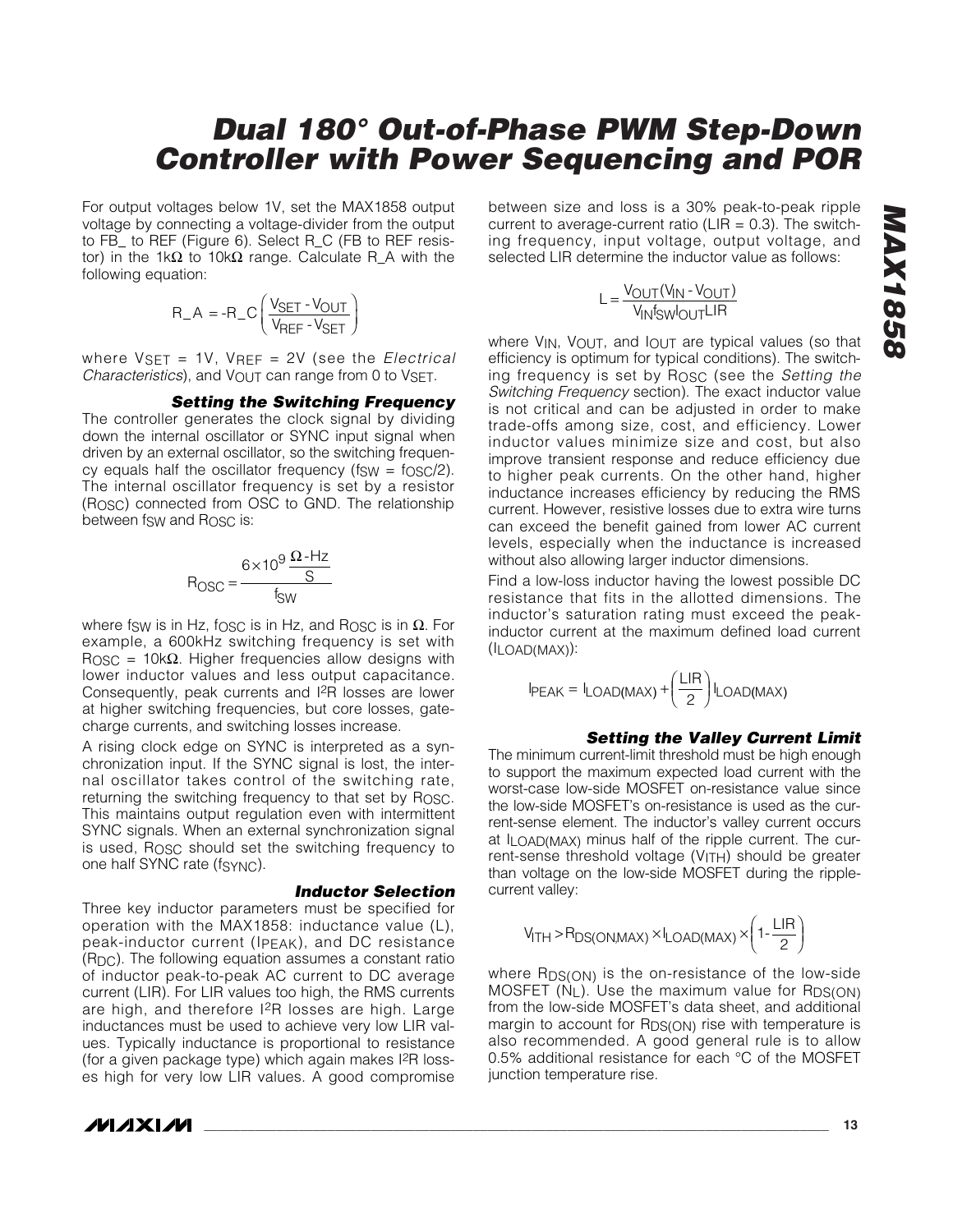**M**<br> **M**<br> **M**<br> **Connect ILIM\_ to VL for the default 100mV (typ) current-<br>
<b>M**<br> **Connect a**<br>
resistor (R<sub>ILIM</sub>\_) from ILIM\_ to GND. The relationship<br>
between the current-limit threshold (V<sub>ITH</sub>\_) and R<sub>ILIM\_</sub> is:<br>  $R_{\text{ILIM$ limit threshold. For an adjustable threshold, connect a resistor (RILIM\_) from ILIM\_ to GND. The relationship between the current-limit threshold  $(V_{\text{ITH}})$  and  $R_{\text{ILIM}}$  is:

$$
R_{ILIM} = \frac{V_{ITH}}{0.5\mu A}
$$

where RILIM\_ is in  $\Omega$  and VITH\_ is in V. An RILIM resistance range of 100kΩ to 600kΩ corresponds to a currentlimit threshold of 50mV to 300mV. When adjusting the current limit, 1% tolerance resistors minimizes error in the current-limit threshold. For foldback current limit, a resistor (RFBI) is added from ILIM pin to output. The value of R<sub>ILIM</sub> and R<sub>FBI</sub> can then be calculated as follows:

First select the percentage of foldback (PFB) from 15% to 30%, then:

$$
R_{\text{FBI}} = \frac{P_{\text{FB}} \times V_{\text{OUT}}}{5 \times 10^{-6} (1 - P_{\text{FB}})}
$$
  
and  

$$
R_{\text{ILIM}} = \frac{10 \times V_{\text{ITH}} (1 - P_{\text{FB}}) \times R_{\text{FBI}}}{[V_{\text{OUT}} - 10 \times V_{\text{ITH}} (1 - P_{\text{FB}})]}
$$

#### *Input Capacitor*

The input filter capacitor reduces peak currents drawn from the power source and reduces noise and voltage ripple on the input caused by the circuit's switching. The input capacitor must meet the ripple current requirement (IRMS) imposed by the switching currents as defined by the following equation:

$$
I_{RMS} = I_{LOAD} \frac{\sqrt{V_{OUT}(V_{IN} - V_{OUT})}}{V_{IN}}
$$

IRMS has a maximum value when the input voltage equals twice the output voltage ( $V_{IN} = 2V_{OUT}$ ), so  $I_{RMS(MAX)} = I_{LOAD} / 2$ . For most applications, nontantalum capacitors (ceramic, aluminum, polymer, or OSCON) are preferred at the input due to their robustness with high inrush currents typical of systems that can be powered from very low impedance sources. Additionally, two (or more) smaller-value low-ESR capacitors can be connected in parallel for lower cost. Choose an input capacitor that exhibits less than +10°C temperature rise at the RMS input current for optimal longterm reliability.



*Figure 6. Adjustable Output Voltage*

#### *Output Capacitor*

The key selection parameters for the output capacitor are capacitance value, ESR, and voltage rating. These parameters affect the overall stability, output ripple voltage, and transient response. The output ripple has two components: variations in the charge stored in the output capacitor, and the voltage drop across the capacitor's ESR caused by the current flowing in to and out of the capacitor.

$$
V_{RIPPLE} \cong V_{RIPPLE(ESR)} + V_{RIPPLE(C)}
$$

The output voltage ripple as a consequence of the ESR and output capacitance is:

$$
V_{RIPPLE(ESR)} = I_{P-P}R_{ESR}
$$

$$
V_{RIPPLE(C)} = \frac{I_{P-P}}{8C_{OUT}f_{SW}}
$$

$$
I_{P-P} = \left(\frac{V_{IN} - V_{OUT}}{f_{SW}L}\right)\left(\frac{V_{OUT}}{V_{IN}}\right)
$$

where IP-P is the peak-to-peak inductor current (see the *Inductor Selection* section). These equations are suitable for initial capacitor selection, but final values should be verified by testing in a prototype or evaluation circuit.

As a general rule, a smaller inductor ripple current results in less output ripple voltage. Since inductor ripple current depends on the inductor value and input voltage, the output ripple voltage decreases with larger inductance and increases with higher input voltages. However, the inductor ripple current also impacts transient-response performance, especially at low  $V_{\text{IN}}$  -  $V_{\text{OUT}}$  differentials. Low inductor values allow the inductor current to slew faster, replenishing charge

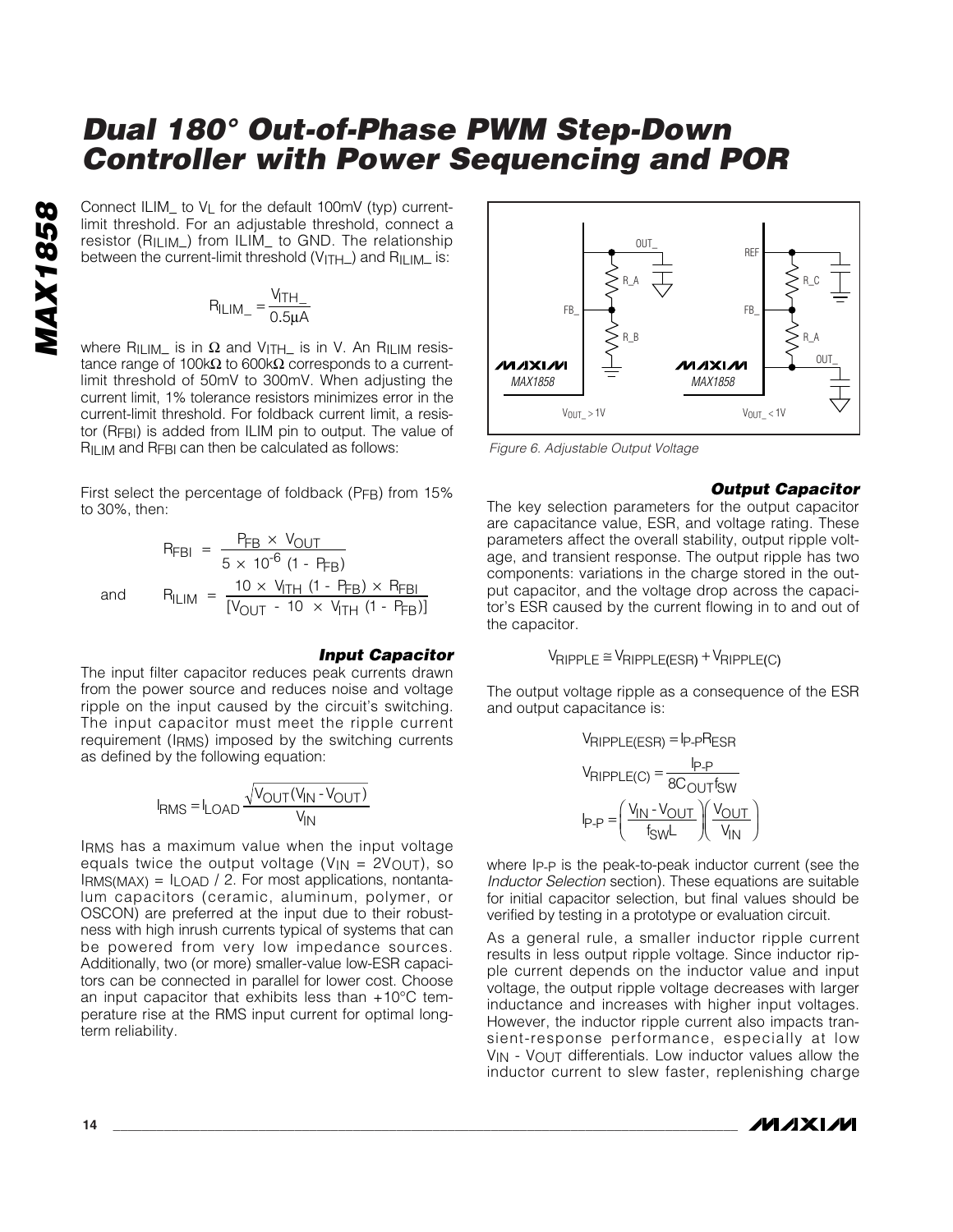removed from the output filter capacitors by a sudden load step. The amount of output-voltage sag is also a function of the maximum duty factor, which can be calculated from the minimum off-time and switching frequency:



where tOFF(MIN) is the minimum off-time (see the *Electrical Characteristics*), and fSW is set by ROSC (see the *Setting the Switching Frequency* section).

#### *Compensation*

Each voltage-mode controller section employs a transconductance error amplifier whose output is the compensation point of the control loop. The control loop is shown in Figure 7. For frequencies much lower than Nyquist, the PWM block can be simplified to a voltage amplifier. Connect RCOMP\_ and CCOMP\_A from COMP to GND to compensate the loop (see Figure 7). The inductor, output capacitor, compensation resistor, and compensation capacitors determine the loop stability. Since the inductor and output capacitor are chosen based on performance, size, and cost, select the compensation resistor and capacitors to optimize control-loop stability.

To determine the loop gain (AL), consider the gain from FB to COMP (ACOMP/FB), from COMP to LX  $(A_L \times C_M)$ , and from LX to FB  $(A_F)_{L}$ ). The total loop gain is:

$$
A_L = A_{COMP/FB} \times A_{LX/COMP} \times A_{FB/LX}
$$

where:

$$
A_{COMP/FB} = \frac{V_{COMP}}{V_{FB}} \approx \frac{9 M_{\odot COMP}}{SC_{COMP}}
$$

$$
\times \frac{1 + sR_{COMP}C_{COMP}}{1 + sR_{COMP}C_{COMP_B}}
$$

assuming an ideal integrator, and assuming that CCOMP\_B is much less than CCOMP\_A.

$$
A_{LX/COMP} = \frac{V_{LX}}{V_{COMP}} = \frac{V_{IN}}{V_{RAMP}}
$$

for frequencies lower than Nyquist.

$$
A_{FB/LX} = \frac{V_{FB}}{V_{LX}} = \frac{V_{SET}}{V_{OUT}} = \frac{1 + sR_{ESR}C_{OUT}}{V_{OUT}} = \frac{V_{SET}}{V_{OUT}} = \frac{1 + sR_{ESR}C_{OUT}}{V_{OUT}} = \frac{V_{SET}}{V_{OUT}} = \frac{1 + sR_{ESR}C_{OUT}}{V_{OUT}} = 1
$$

Therefore:

$$
A_{L} \cong \frac{g_{M\_COMP}}{SC_{COMP\_A}} \times \frac{1+SR_{COMP}C_{COMP\_A}}{1+SR_{COMP}C_{COMP\_B}} \times \frac{V_{IN}}{V_{RAMP}}
$$

$$
\times \frac{V_{SET}}{V_{OUT}} \times \frac{1+SR_{ESR}C_{OUT}}{S^{2}LC_{OUT}+1}
$$

For an ideal integrator, this loop gain approaches infinity at DC. In reality the g<sub>M</sub> amplifier has a finite output impedance which imposes a finite, but large, loop gain. It is this large loop gain that provides DC load accuracy. The dominant pole occurs due to the integrator, and for this analysis, it can be approximated to occur at DC. RCOMP creates a zero at:

$$
f_{Z\_COMP\_A} = \frac{1}{2\pi \times R_{COMP\_CCOMP\_A}}
$$

The inductor and capacitor form a double pole at:

$$
f_{LC} = \frac{1}{2\pi \times \sqrt{LC_{OUT}}}
$$

At some higher frequency the output capacitor's impedance becomes insignificant compared to its ESR, and the LC system becomes more like an LR system, turning a double pole into a single pole. This zero occurs at:

$$
f_{ESR} = \frac{1}{2\pi \times R_{ESR}C_{OUT}}
$$

A final pole is added using CCOMP\_B to reduce the gain and attenuate noise after crossover. This pole (fCOMP\_B) occurs at:

$$
f_{COMP\_B} = \frac{1}{2\pi \times R_{COMP}C_{COMP\_B}}
$$

Figure 8 shows a Bode plot of the poles and zeros in their relative locations.

Near crossover the following approximations can be made to simplify the loop-gain equation:

#### **MAXIM**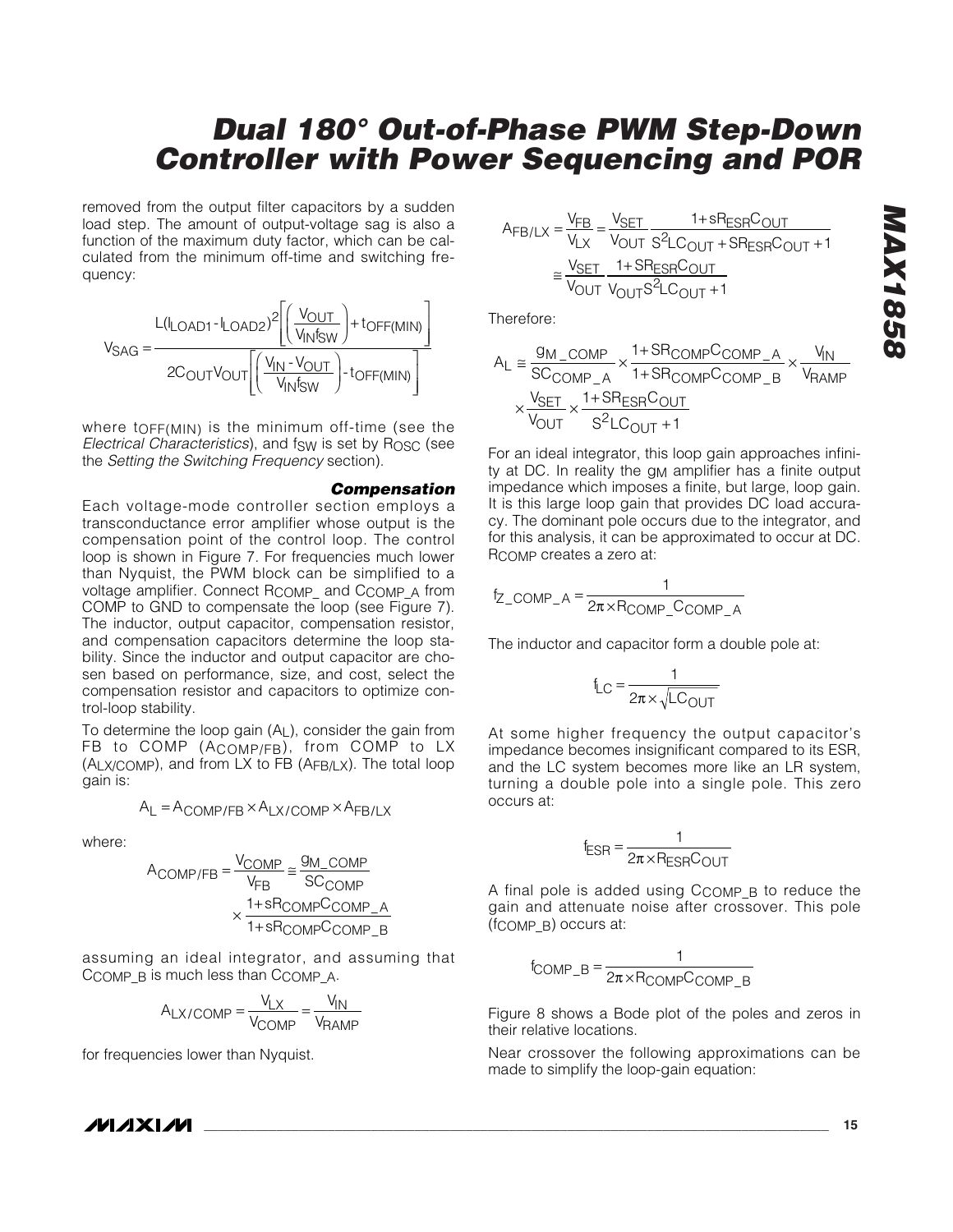

*Figure 7. Fixed-Frequency Voltage-Mode Control Loop*

- RCOMP has much higher impedance than CCOMP A. This is true if, and only if, crossover occurs above fz\_COMP\_A. If this is true, CCOMP\_A can be ignored (as a short to ground).
- RESR is much higher impedance than  $C_{\text{OUT}}$ . This is true if, and only if, crossover occurs well after the output capacitor's ESR zero. If this is true, COUT becomes an insignificant part of the loop gain and can be ignored (as a short to ground).
- CCOMP B is much higher impedance than RCOMP and can be ignored (as an open circuit). This is true if, and only if, crossover occurs far below  $f_{\rm COMP}$  B.

The following loop-gain equation can be found by using these previous approximations with Figure 7:

$$
A_L \cong \frac{V_{IN}}{V_{RAMP}} \times \frac{V_{SET}}{V_{OUT}} \times \frac{g_{M\_COMP} \times R_{COMP} \times R_{ESR}}{sL}
$$

Setting the loop gain to 1 and solving for the crossover frequency yields:

$$
f_{\text{CO}} = \text{GBW} = \frac{V_{\text{IN}}}{V_{\text{RAMP}}} \times \frac{V_{\text{SET}}}{V_{\text{OUT}}}
$$

$$
\times \frac{g_{\text{M\_COMP}} \times R_{\text{COMP}} \times R_{\text{ESR}}}{2\pi \times L}
$$

To ensure stability, select RCOMP to meet the following criteria:

- Unity-gain crossover must occur below 1/5th of the switching frequency.
- For reasonable phase margin using type 1 compensation, f<sub>CO</sub> must be larger than  $5 \times$  f<sub>ESR</sub>.

Choose CCOMP A so that fz COMP A equals half fLC using the following equation:

$$
C_{COMP\_A} = \frac{2 \times \sqrt{LC_{OUT}}}{R_{COMP}}
$$

Choose  $C_{COMP}$   $B$  so that  $f_{COMP}$   $B$  occurs at 3 times fco using the following equation:

$$
C_{COMP\_B} = \frac{1}{2\pi \times (3 \times f_{CO}) \times R_{COMP}}
$$

#### *MOSFET Selection*

The MAX1858's step-down controller drives two external logic-level N-channel MOSFETs as the circuit switch elements. The key selection parameters are:

- On-resistance (R<sub>DS(ON)</sub>)
- Maximum drain-to-source voltage (V<sub>DS(MAX)</sub>)
- Minimum threshold voltage (VTH(MIN))
- Total gate charge  $(Q_{q})$
- Reverse transfer capacitance (CRSS)
- Power dissipation

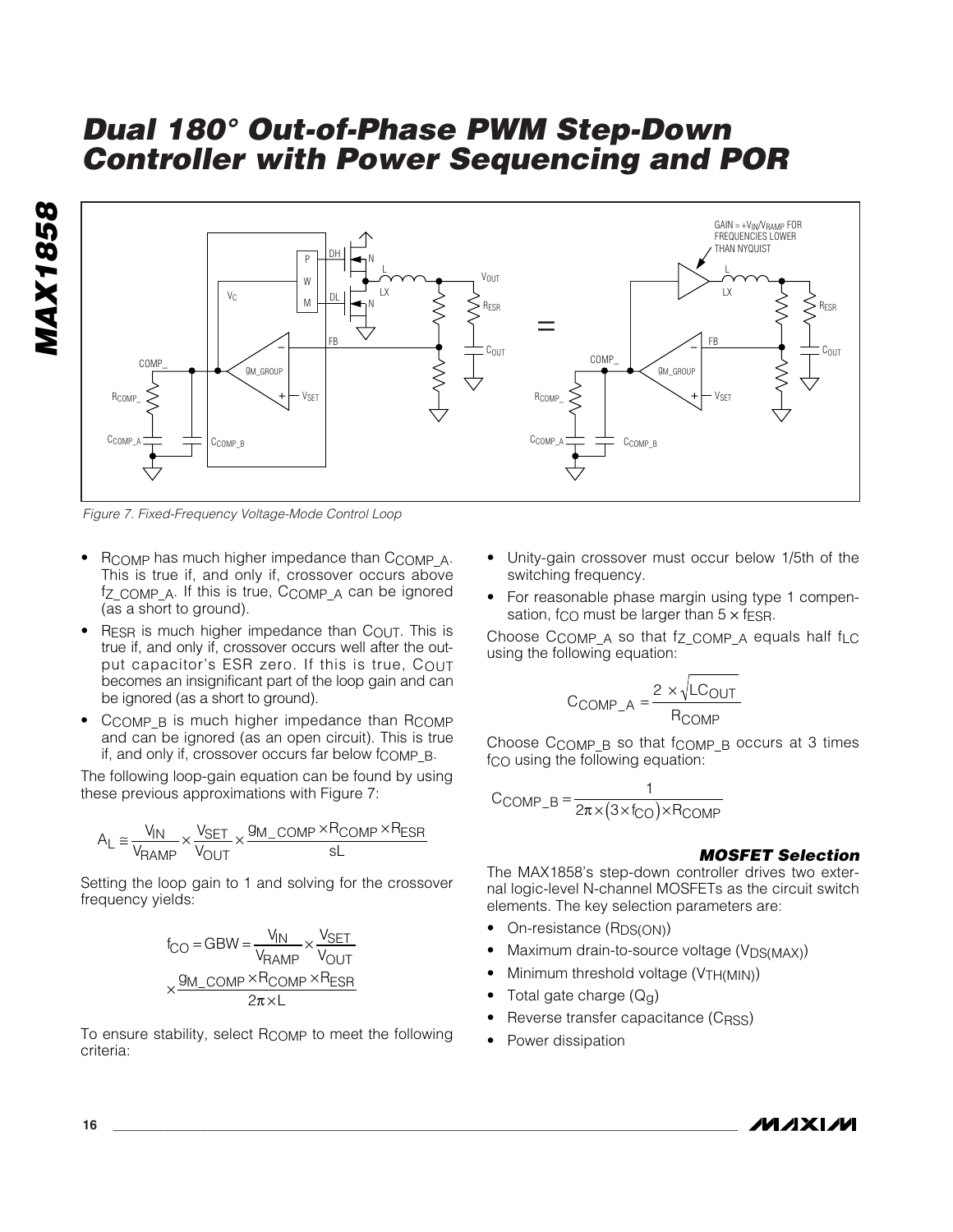

*Figure 8. Voltage-Mode Loop Analysis*

All four N-channel MOSFETs must be a logic-level type with guaranteed on-resistance specifications at VGS ≥ 4.5V. For maximum efficiency, choose a high-side MOSFET (N<sub>H</sub>) that has conduction losses equal to the switching losses at the optimum input voltage. Check to ensure that the conduction losses at minimum input voltage do not exceed MOSFET package thermal limits, or violate the overall thermal budget. Also, check to ensure that the conduction losses plus switching losses at the maximum input voltage do not exceed package ratings or violate the overall thermal budget.

Ensure that the MAX1858 DL\_ gate driver can drive  $N_{L}$ . In particular, check that the dv/dt caused by  $N_{H}$ turning on does not pull up the  $N_L$  gate through  $N_L$  's drain-to-gate capacitance. This is the most frequent cause of cross-conduction problems.

Gate-charge losses are dissipated by the driver and do not heat the MOSFET. All MOSFETs must be selected so that their total gate charge is low enough that  $V<sub>L</sub>$  can power all four drivers without overheating the IC:

$$
P_{VL} = V_{IN} \times Q_{G\_TOTAL} \times f_{SW}
$$

MOSFET package power dissipation often becomes a dominant design factor. I2R power losses are the greatest heat contributor for both high-side and low-side MOSFETs. I<sup>2</sup>R losses are distributed between N<sub>H\_</sub> and NL\_ according to duty factor as shown in the equations below. Switching losses affect only the high-side MOSFET, since the low-side MOSFET is a zero-voltage switched device when used in the buck topology.

Calculate MOSFET temperature rise according to package thermal-resistance specifications to ensure that both MOSFETs are within their maximum junction temperature at high ambient temperature. The worst-case dissipation for the high-side MOSFET  $(PNH)$  occurs at both extremes of input voltage, and the worst-case dissipation for the low-side MOSFET (PNL) occurs at maximum input voltage.

$$
P_{NH(SWITCHING)} = \frac{V_{IN}I_{OAD}f_{OSC}}{2} \left(\frac{Q_{GS} + Q_{GD}}{I_{GATE}}\right)
$$

IGATE is the average DH driver output current capability determined by:

$$
I_{GATE} = \frac{V_L}{2(R_{DS(ON)DH} + R_{GATE})}
$$

where R<sub>DS(ON)DH</sub> is the high-side MOSFET driver's onresistance (5Ω max), and R<sub>GATE</sub> is any series resistance between DH and BST (Figure 3).

$$
P_{NH(CONDUCTION)} = I_{LOAD}^2 P_{DS(ON)NH} \left( \frac{V_{OUT}}{V_{IN}} \right)
$$

PNH(TOTAL) = PNH(SWITCHING) + PNH(CONDUCTION)

$$
P_{NL} = I_{LOAD}^2 R_{DS(ON)NL} \left( 1 - \left( \frac{V_{OUT}}{V_{IN}} \right) \right)
$$

where PNH(CONDUCTION) is the conduction power loss in the high-side MOSFET, and  $P_{NL}$  is the total low-side power loss.

To reduce EMI caused by switching noise, add a 0.1µF ceramic capacitor from the high-side switch drain to the low-side switch source or add resistors in series with DL\_ and DH\_ to increase the MOSFETs' turn-on and turn-off times.

## *Applications Information*

#### *Dropout Performance*

When working with low input voltages, the output-voltage adjustable range for continuous-conduction operation is restricted by the minimum off-time (toFF(MIN)). For best dropout performance, use the lowest (100kHz) switchingfrequency setting. Manufacturing tolerances and internal propagation delays introduce an error to the switching frequency and minimum off-time specifications. This error is more significant at higher frequencies. Also, keep in mind that transient response performance of buck regulators operated close to dropout is poor, and bulk output

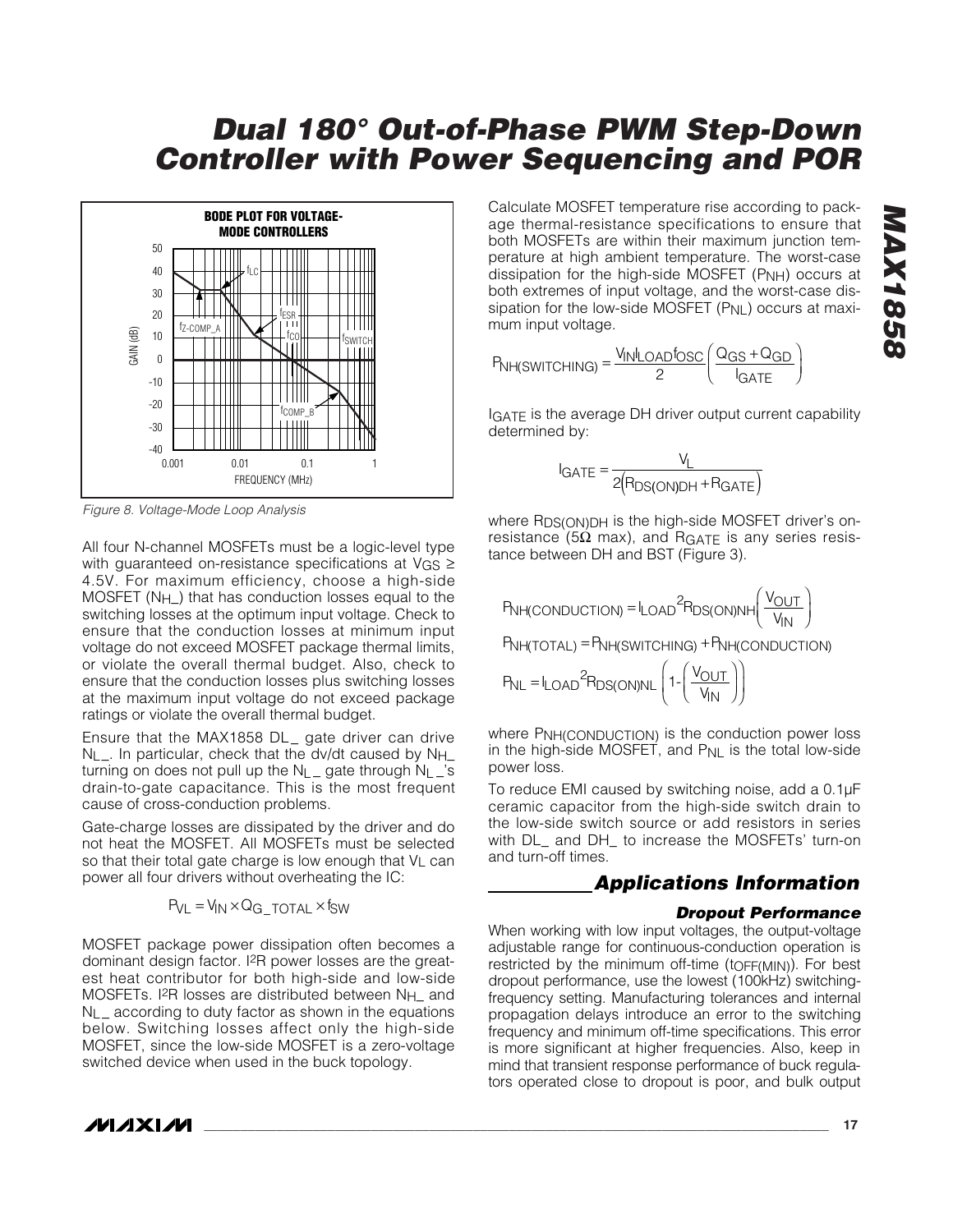tion in the *Design Procedure* section).

**CON** capacitance must often be added (see the V<sub>SAG</sub> equation in the *Design Procedure* section).<br>The absolute point of dropout is when the inductor current ramps down during the minimum off-time ( $\Delta I_{D}$ OWN) as much as The absolute point of dropout is when the inductor current ramps down during the minimum off-time (ΔIDOWN) as much as it ramps up during the maximum on-time  $(\Delta I \cup P)$ . The ratio h =  $\Delta I \cup P/\Delta I$  DOWN is an indicator of the ability to slew the inductor current higher in response to increased load, and must always be greater than 1. As h approaches 1, the absolute minimum dropout point, the inductor current cannot increase as much during each switching cycle and VSAG greatly increases unless additional output capacitance is used.

> A reasonable minimum value for h is 1.5, but adjusting this up or down allows tradeoffs between VSAG, output capacitance, and minimum operating voltage. For a given value of h, the minimum operating voltage can be calculated as:

$$
V_{IN(MIN)} = \left[ \frac{V_{OUT} + V_{DROP1}}{1 - hf_{SW}t_{OFF(MIN)}} \right] + V_{DROP2} - V_{DROP1}
$$

where V<sub>DROP1</sub> is the sum of the parasitic voltage drops in the inductor discharge path, including synchronous rectifier, inductor, and PC board resistances; V<sub>DROP2</sub> is the sum of the resistances in the charging path, including high-side switch, inductor, and PC board resistances; and tOFF(MIN) is from the *Electrical Characteristics*. The absolute minimum input voltage is calculated with  $h = 1$ .

If the calculated  $V_{+(M\vert N)}$  is greater than the required minimum input voltage, then reduce the operating frequency or add output capacitance to obtain an acceptable VSAG. If operation near dropout is anticipated, calculate VSAG to be sure of adequate transient response.

Dropout Design Example:

 $V_{\text{OUT}} = 5V$  $f_{SW} = 600kHz$  $t$ OFF(MIN) = 250ns  $V_{DROP1} = V_{DROP2} = 100$ mV  $h = 1.5$ 

$$
V_{IN(MIN)} = \left[\frac{5V + 100mV}{1 - 1.5(600kHz)(250ns)}\right] + 100mV - 100mV = 6.58V
$$

Calculating again with  $h = 1$  gives the absolute limit of dropout:

 $V_{IN(MIN)} = \frac{5V + 100mV}{1-(600kHz)(250ns)}$  $mV$  - 100 $mV$   $=$  6V +100mV -100mV = 5V + 100 1-(600kHz)(250  $100mV - 100mV = 6$ -

Therefore, V<sub>IN</sub> must be greater than 6V, even with very large output capacitance, and a practical input voltage with reasonable output capacitance would be 6.58V.

#### *Improving Noise Immunity*

Applications where the MAX1858 must operate in noisy environments can typically adjust their controller's compensation to improve the system's noise immunity. In particular, high-frequency noise coupled into the feedback loop causes jittery duty cycles. One solution is to lower the crossover frequency (see the *Compensation* section).

#### *PC Board Layout Guidelines*

Careful PC board layout is critical to achieve low switching losses and clean, stable operation. This is especially true for dual converters where one channel can affect the other. Refer to the MAX1858 EV kit data sheet for a specific layout example.

If possible, mount all of the power components on the top side of the board with their ground terminals flush against one another. Follow these guidelines for good PC board layout:

- Isolate the power components on the top side from the analog components on the bottom side with a ground shield. Use a separate PGND plane under the OUT1 and OUT2 sides (referred to as PGND1 and PGND2). Avoid the introduction of AC currents into the PGND1 and PGND2 ground planes. Run the power plane ground currents on the top side only.
- Use a star ground connection on the power plane to minimize the crosstalk between OUT1 and OUT2.
- Keep the high-current paths short, especially at the ground terminals. This practice is essential for stable, jitter-free operation.
- Connect GND and PGND together close to the IC. Do not connect them together anywhere else. Carefully follow the grounding instructions under step 4 of the *Layout Procedure* section.
- Keep the power traces and load connections short. This practice is essential for high efficiency. Use thick copper PC boards (2oz vs. 1oz) to enhance full-load efficiency by 1% or more.
- LX\_ and PGND connections to the synchronous rectifiers for current limiting must be made using Kelvin sense connections to guarantee the current-limit accuracy. With 8-pin SO MOSFETs, this is best done

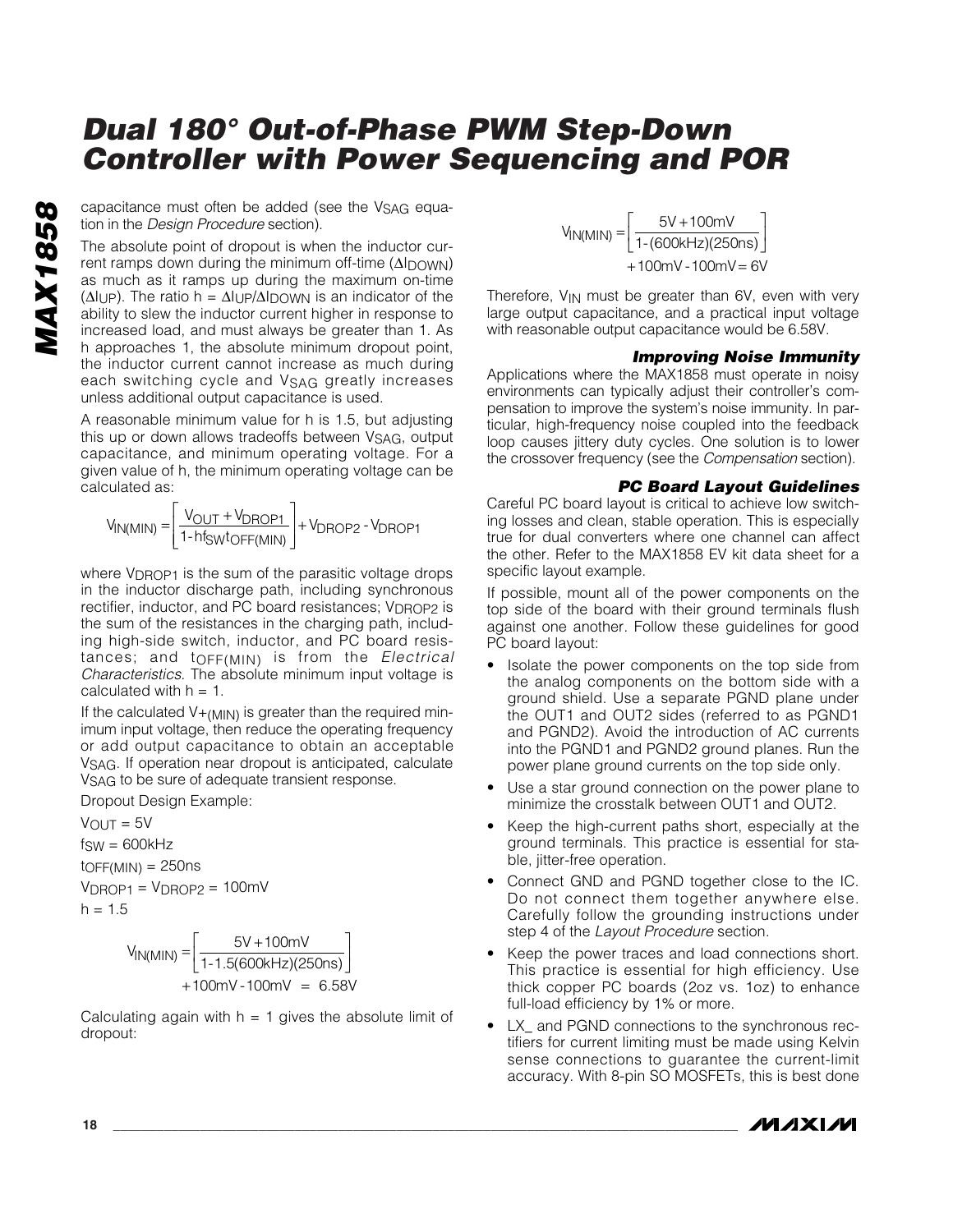by routing power to the MOSFETs from outside using the top copper layer, while connecting PGND and LX\_ underneath the 8-pin SO package.

- When trade-offs in trace lengths must be made, allow the inductor-charging path to be made longer than the discharge path. Since the average input current is lower than the average output current in step-down converters, this minimizes the power dissipation and voltage drops caused by board resistance. For example, allow some extra distance between the input capacitors and the high-side MOSFET rather than to allow distance between the inductor and the low-side MOSFET or between the inductor and the output filter capacitor.
- Ensure that the feedback connection to  $C_{\text{OUT}}$  is short and direct.
- Route high-speed switching nodes (BST\_, LX\_, DH\_, and DL\_) away from the sensitive analog areas (REF, COMP\_, ILIM\_, and FB\_). Use PGND1 and PGND2 as EMI shields to keep radiated noise away from the IC, feedback dividers, and analog bypass capacitors.
- Make all pin-strap control input connections (ILIM\_, SYNC, and EN) to analog ground (GND) rather than power ground (PGND).

#### *Layout Procedure*

1) Place the power components first, with ground terminals adjacent ( $N_L$  source,  $C_{IN}$ , and  $C_{OUT}$ ). Make

all these connections on the top layer with wide, copper-filled areas (2oz copper recommended).

2) Mount the controller IC adjacent to the synchronous rectifier MOSFETs (NL\_), preferably on the back side in order to keep LX\_, PGND\_, and DL\_ traces short and wide. The DL\_ gate trace must be short and wide, measuring 50mils to 100mils wide if the low-side MOSFET is 1in from the controller IC.

- 3) Group the gate-drive components (BST\_ diodes and capacitors, and  $V_L$  bypass capacitor) together near the controller IC.
- 4) Make the DC-DC controller ground connections as follows: create a small analog ground plane near the IC. Connect this plane to GND and use this plane for the ground connection for the reference (REF), V+ bypass capacitor, compensation components, feedback dividers, OSC resistor, and ILIM\_ resistors (if any). Connect GND and PGND together under the IC (this is the only connection between GND and PGND).
- 5) On the board's top side (power planes), make a star ground to minimize crosstalk between the two sides.

*Chip Information*

TRANSISTOR COUNT: 6688 PROCESS: BiCMOS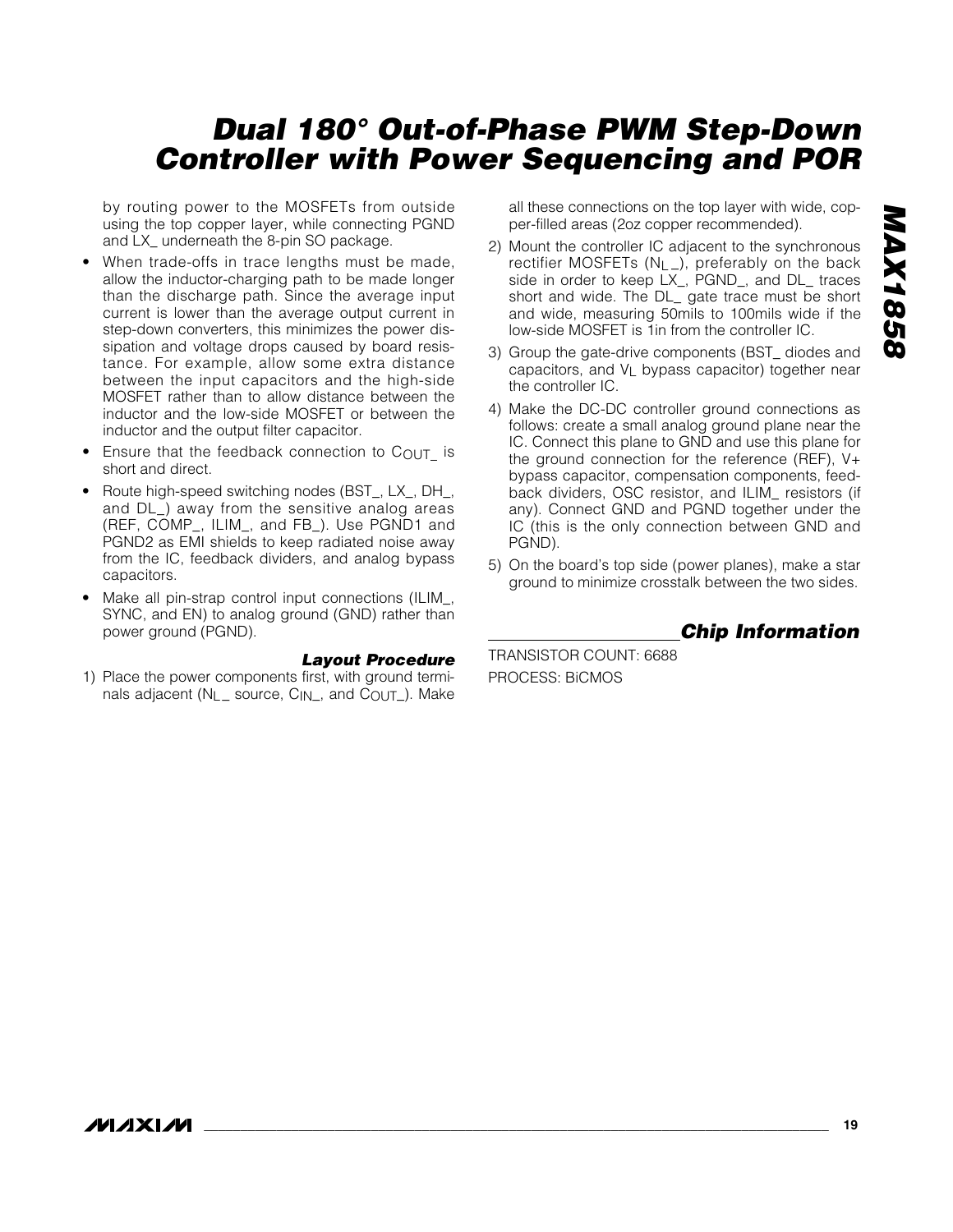**MAX1858** *MAX1858*



*Typical Operating Circuit*